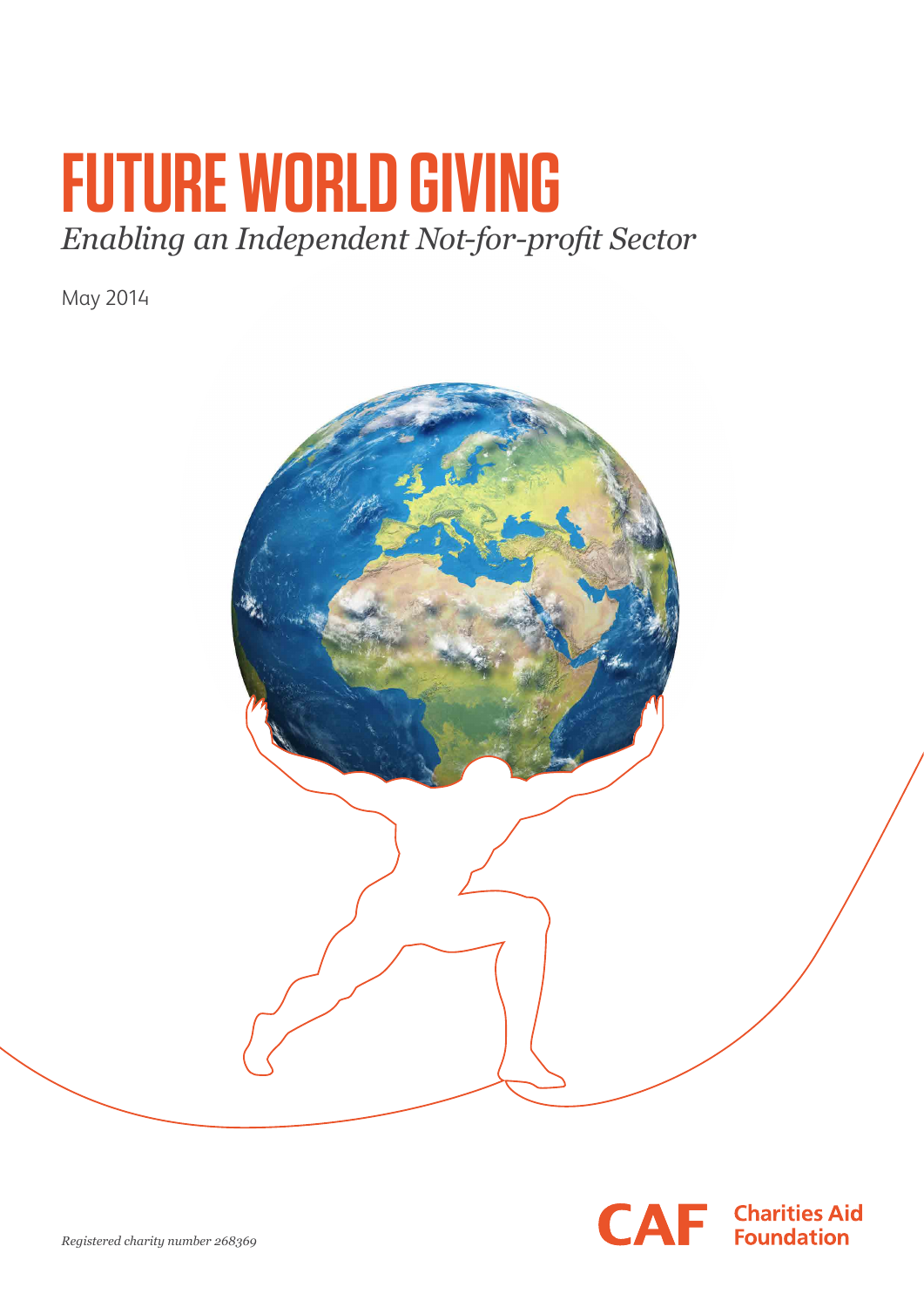### *About Charities Aid Foundation*

The Charities Aid Foundation (CAF) is a registered charity that promotes charitable giving and provides financial services and social finance to not-for-profit organisations. We help donors – including individuals, major donors and companies - to give more effectively whilst providing financial and fundraising solutions for charities in the UK and internationally; helping good causes to manage their resources more effectively. We also have a strong track record in campaigning, policy work and research across a range of issues to ensure the best possible funding environment for charities.

### *About the Future World Giving project*

Future World Giving is an ambitious CAF project with a positive message: that if governments act now the future of philanthropy could be bright, with people all over the world engaging in supporting a vibrant civil society and addressing social needs. During the course of the project we will produce a framework of recommendations to governments on how they can create an enabling environment for widespread engagement in the act of giving. CAF will produce three reports looking at evidence on how policies implemented by governments around the world have helped or held back philanthropic giving in three crucial areas: Building Trust in Civil Society, Supporting an Enabling an Independent Not-for-Profit Sector and Motivating People to Give. This report focuses on the second of those themes.

Copyright © Charities Aid Foundation 2014

All rights reserved. No part of this publication may be reproduced, stored in a retrieval system, or transmitted in any form or by any means, including electronic, mechanical, photocopying, recording or otherwise, without the prior written permission of the copyright owner.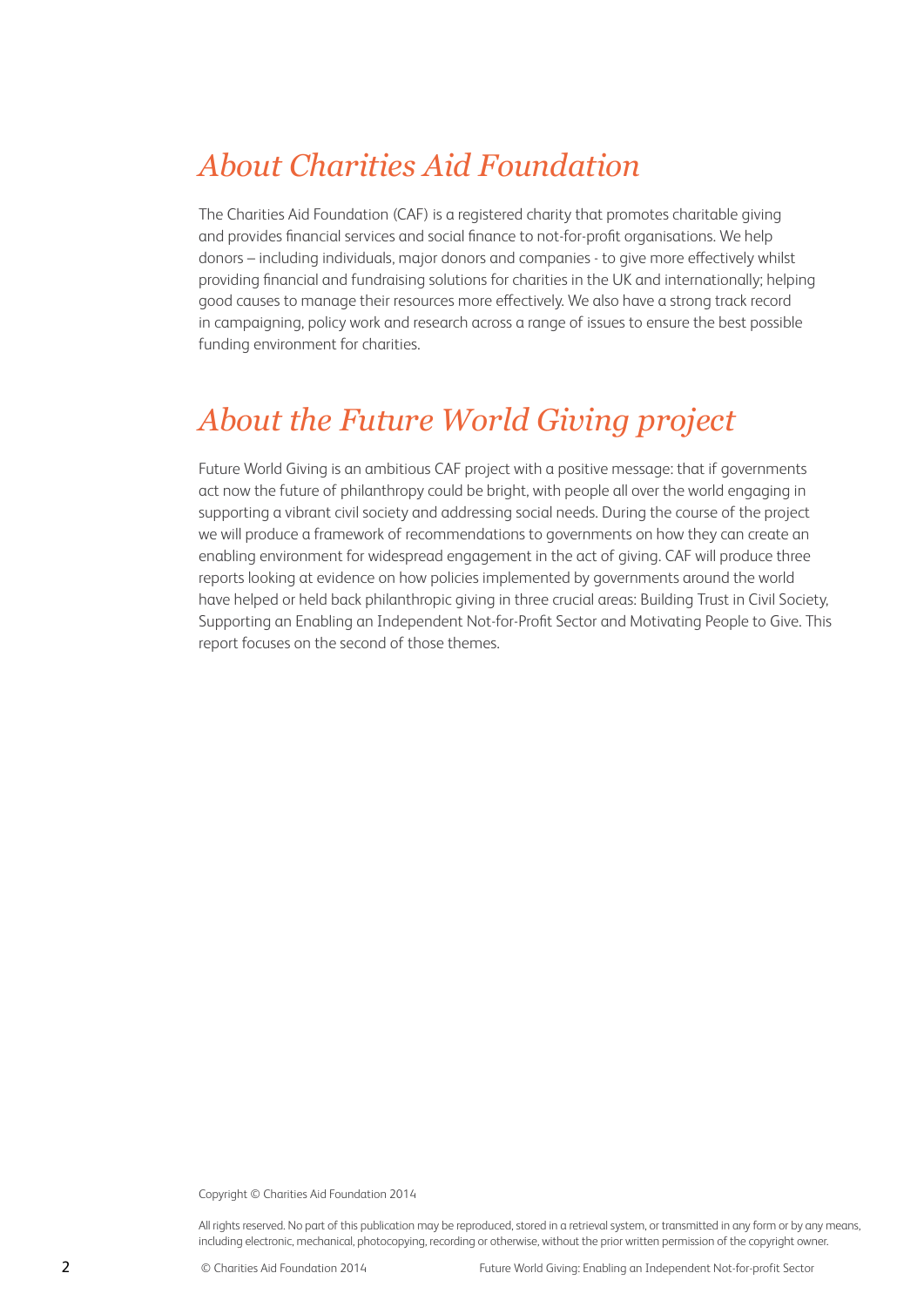### *Contents*

| Foreword                                                                        | $\overline{4}$ |
|---------------------------------------------------------------------------------|----------------|
| <b>Summary of Recommendations</b>                                               | 6              |
| <b>Executive Summary</b>                                                        | 8              |
| Introduction                                                                    | 10             |
| Advocacy                                                                        | 11             |
| Financial independence                                                          | 26             |
| Creating a mutually beneficial relationship between the state and civil society | 33             |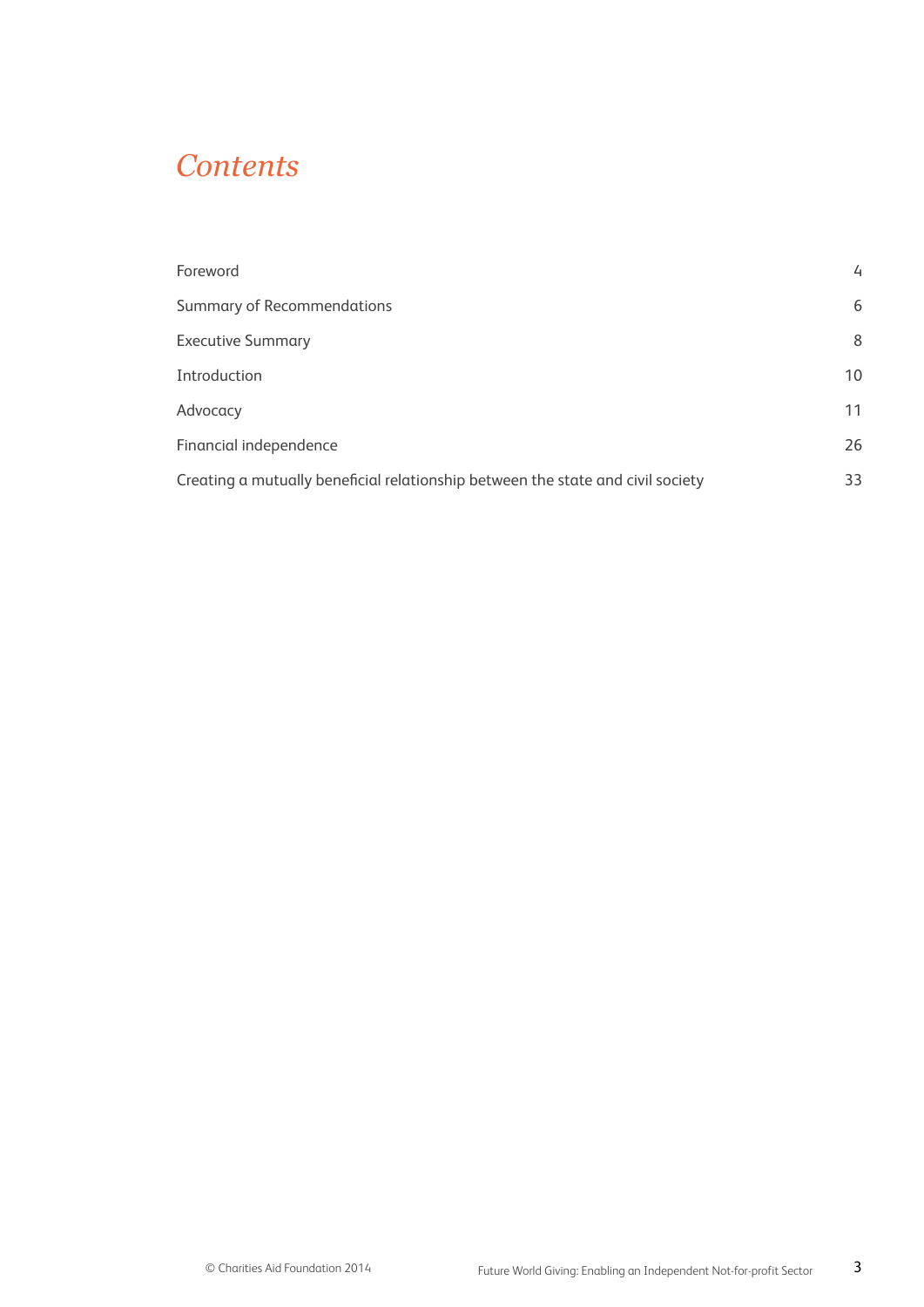### *Foreword*

It might not always be at the front of our minds, but the independence of the not-for-profit organisations that we donate to, volunteer for or benefit from is fundamental to why we support them and why they are able to be effective. That is why this, the second thematic report of the Future World Giving project, focuses on what governments can do to enable the development of a vibrant civil society populated by independent not-for-profit organisations that can act strategically to fulfil their charitable objectives.

Some of the most important achievements of not-for-profit organisations have come about through their tireless work in changing attitudes, representing the voices of marginalised groups and influencing better government policy. The freedom to speak out on issues which relate to their charitable cause is fundamental to the health of civil society and to influencing positive change.

The independent voice offered by not-for-profit organisations is valued by the public. According to research by Globescan<sup>1</sup>, 73 per cent of people surveyed in 2012 across 15 countries supported the idea that organisations should call governments to account and 67 per cent believed that not-forprofits have a role to play in influencing government policy. Despite this, not-for-profits around the world are facing an increasingly hostile legal environment for advocacy, with governments moving to restrict their ability to speak out on issues that are relevant to their stated mission.

The relationship between not-for-profit organisations and governments can be an extremely productive one when a balance is struck between the need for effective challenge and the value of collaboration. Whilst a purely antagonistic relationship between civil society and the state has limited benefit, a relationship where the ability to question decisions is lost would be equally fruitless. As such, in an era where many countries are seeing a decentralisation of the state, it is imperative that governments use their role as a funder responsibly to ensure that the critical friend role played by not-for-profit organisations is not lost.

As a provider of financial services to charities, as well as donors, Charities Aid Foundation is committed to offering the freedom to manage resources in the way that best suits an organisations, or an individuals charitable objectives. Governments need to balance the need to ensure that notfor-profits manage their finances in a way that builds donor confidence in the sector with the need to ensure that they retain the freedom to implement a financial strategy that allows them to best pursue their charitable goals.

We are fortunate in bearing witness to one of the greatest social transformations in history, with billions of people predicted to move from a subsistence lifestyle to one of relative affluence within a generation. This presents those of us who believe that charity can contribute to a better world with a one-off chance to ensure that governments put the right conditions in place to encourage a newly empowered generation to engage in charitable giving. I am delighted to present the following report which details how we think policies that enable an independent not-for-profit sector could help us all to meet this historic challenge.

The Law

Dr John Low Chief Executive, Charities Aid Foundation

<sup>1</sup> Data from GlobeScan RADAR 2012 Wave 2: Issues and Reputation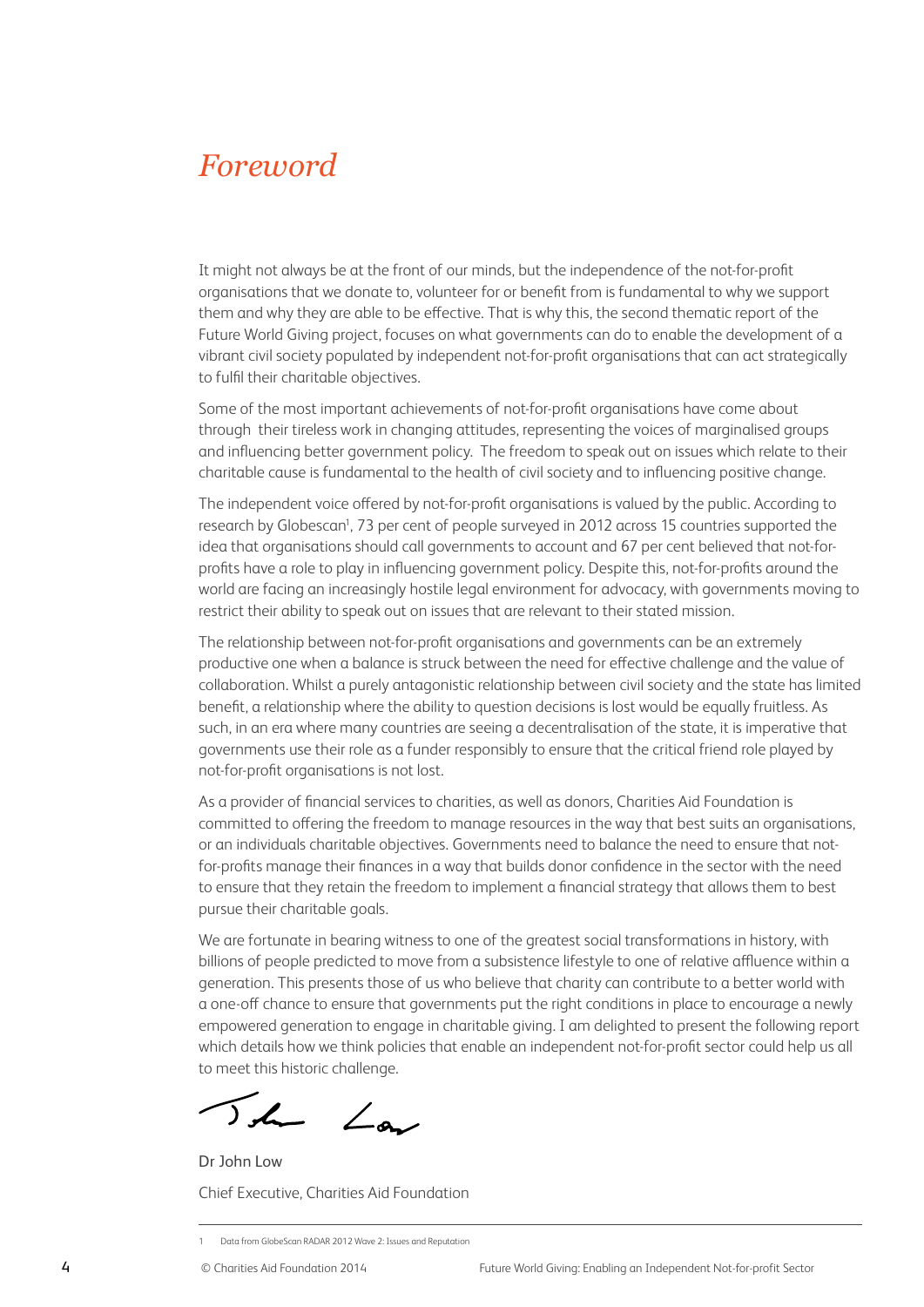## *Summary of Recommendations*

Recommendations for each Future World Giving report are divided into three 'tiers'. At the end of the project we will bring all these recommendations together. The three tiers represent policy outcomes which are increasingly progressive in terms of creating an enabling environment for not-for-profit organisations. These tiers should help governments and those advocating for improved conditions for civil society to prioritise policy developments, by seeking to implement recommendations in one tier before moving on to the next. Evaluating the policies of different countries against this framework will allow more effective international comparison and help to promote a healthy competition to meet universal standards.

It is important that recommendations are proportionate to the socio-economic context of every country. We believe that all governments should aspire to implementing Tier 1 recommendations, which have only limited resource implications. Governments in countries which have rapidly growing civil societies should prioritise meeting all of the recommendations in Tier 2 to future proof the sector and maximise its potential. Similarly, governments in advanced economies with a strong history and culture of philanthropy should not be complacent about the continuing development of policies which encourage greater public engagement in giving. To this extent, implementing all the recommendations in Tier 3 should be the long term goal for every nation.

| Tier <sub>1</sub>                                                                                                                                                                                                                                                                                                                                                                                                                                                                                                                                                                                                            | Tier <sub>2</sub>                                                                                                                                                                                     | Tier <sub>3</sub>                                                                                                                                        |
|------------------------------------------------------------------------------------------------------------------------------------------------------------------------------------------------------------------------------------------------------------------------------------------------------------------------------------------------------------------------------------------------------------------------------------------------------------------------------------------------------------------------------------------------------------------------------------------------------------------------------|-------------------------------------------------------------------------------------------------------------------------------------------------------------------------------------------------------|----------------------------------------------------------------------------------------------------------------------------------------------------------|
| Advocacy                                                                                                                                                                                                                                                                                                                                                                                                                                                                                                                                                                                                                     |                                                                                                                                                                                                       |                                                                                                                                                          |
| Governments should recognise that enabling not-for-profits to criticise and influence policy<br>adds legitimacy to the State, drives improvement in standards of governance and turns civic<br>disagreement and discord into constructive public debate.<br>Governments should formally recognise<br>the right for not-for-profit organisations<br>to engage in advocacy, even when it<br>involves criticising government policy.<br>State clearly any limits on advocacy and<br>define prohibited partisan/party political<br>behaviours.<br>Produce clear guidance that outlines<br>how the government will interpret laws | Provide training for<br>politicians on the<br>importance of not-<br>for-profit advocacy<br>and its benefits for<br>government.<br>Create legislation<br>that establishes not-<br>for-profit advocacy, | Fstablish an<br>independent body<br>to arbitrate over<br>government claims of<br>unlawful<br>not-for-profit<br>advocacy.<br>Expect<br>not-for-profits to |
| relating to not-for-profit advocacy which<br>can be understood by lay audiences.<br>Ensure that the government cannot be<br>defamed in the law.<br>Amend legislation to remove vague and<br>ambiguous terms or provide clarifying<br>guidance on not-for-profit advocacy.                                                                                                                                                                                                                                                                                                                                                    | within mutually<br>agreed parameters,<br>as a statutory right                                                                                                                                         | comply with domestic<br>laws and guidance<br>when operating<br>abroad.                                                                                   |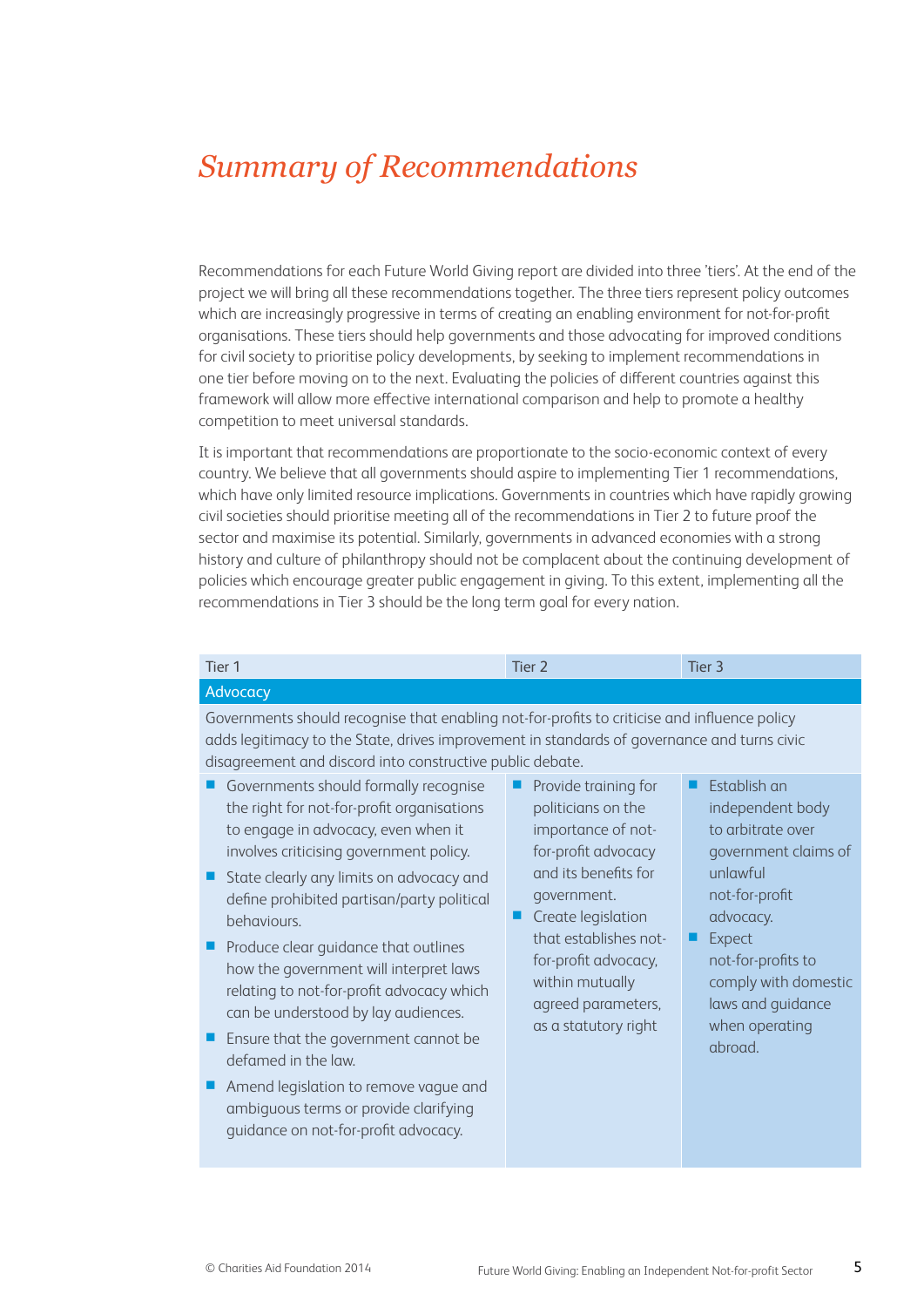| Tier <sub>1</sub>                                                                                                                                                                                                                                                                                                                                                                                                                                                                                                                                                                                | Tier <sub>2</sub>                                                                                      | Tier <sub>3</sub>                                                                                                                                                                                                      |
|--------------------------------------------------------------------------------------------------------------------------------------------------------------------------------------------------------------------------------------------------------------------------------------------------------------------------------------------------------------------------------------------------------------------------------------------------------------------------------------------------------------------------------------------------------------------------------------------------|--------------------------------------------------------------------------------------------------------|------------------------------------------------------------------------------------------------------------------------------------------------------------------------------------------------------------------------|
| Advocacy (continued)                                                                                                                                                                                                                                                                                                                                                                                                                                                                                                                                                                             |                                                                                                        |                                                                                                                                                                                                                        |
| Ensure that neither civil or<br>criminal law holds sanctions for<br>'misinformation' that does not<br>defame the reputation of an<br>individual or organisation not<br>engaged in government.<br>Ensure that regulation clearly<br>distinguishes between advocacy<br>that addresses issues relevant<br>to the stated cause of a not-<br>for-profit, and the support of a<br>political figure, movement or<br>party.<br>Governments should formally<br>recognise the right for not-for-<br>profit organisations to engage in<br>advocacy, even when it involves<br>criticising government policy. | Collaborate with<br>international partners to<br>agree common freedoms<br>for not-for-profit advocacy. | Where fixed limits on<br>political advocacy<br>expenditure are in place,<br>require the grant making<br>organisation to declare<br>how the funds are to be<br>used and to report funds<br>used for political lobbying. |

| Tier 1                                                                                           | Tier 2                      | Tier 3                      |
|--------------------------------------------------------------------------------------------------|-----------------------------|-----------------------------|
| Financial management                                                                             |                             |                             |
| Policy makers should recognise that however well intentioned, any policy which restricts the     |                             |                             |
| freedom of not-for-profits to manage their resources in the way which best achieves their stated |                             |                             |
| mission will ultimately do more harm to the sector than good.                                    |                             |                             |
| Create statutory guidance                                                                        | Set a minimum time          | Require commissioners       |
| preventing the practice of                                                                       | period for the tendering    | to undertake analysis of    |
| awarding or withholding                                                                          | process in public contracts | best available providers to |
| public funds hased on the                                                                        | and introduce targets for   | establish if arants would   |

- public funds based on the public support or criticism of government policy by not-for-profits.
- Allow not-for-profit organisations to carry financial reserves into the next financial year.
- and introduce targets for public bodies for meeting this standard.
- Create Statutory guidance Talk to not-for-profits and that prohibits all public institutions from inserting "gagging clauses" into contracts involving not-for-profits.
- establish if grants would be more suitable for funding desired outcomes.
	- social investors before putting contracts out to tender to increase preparation time.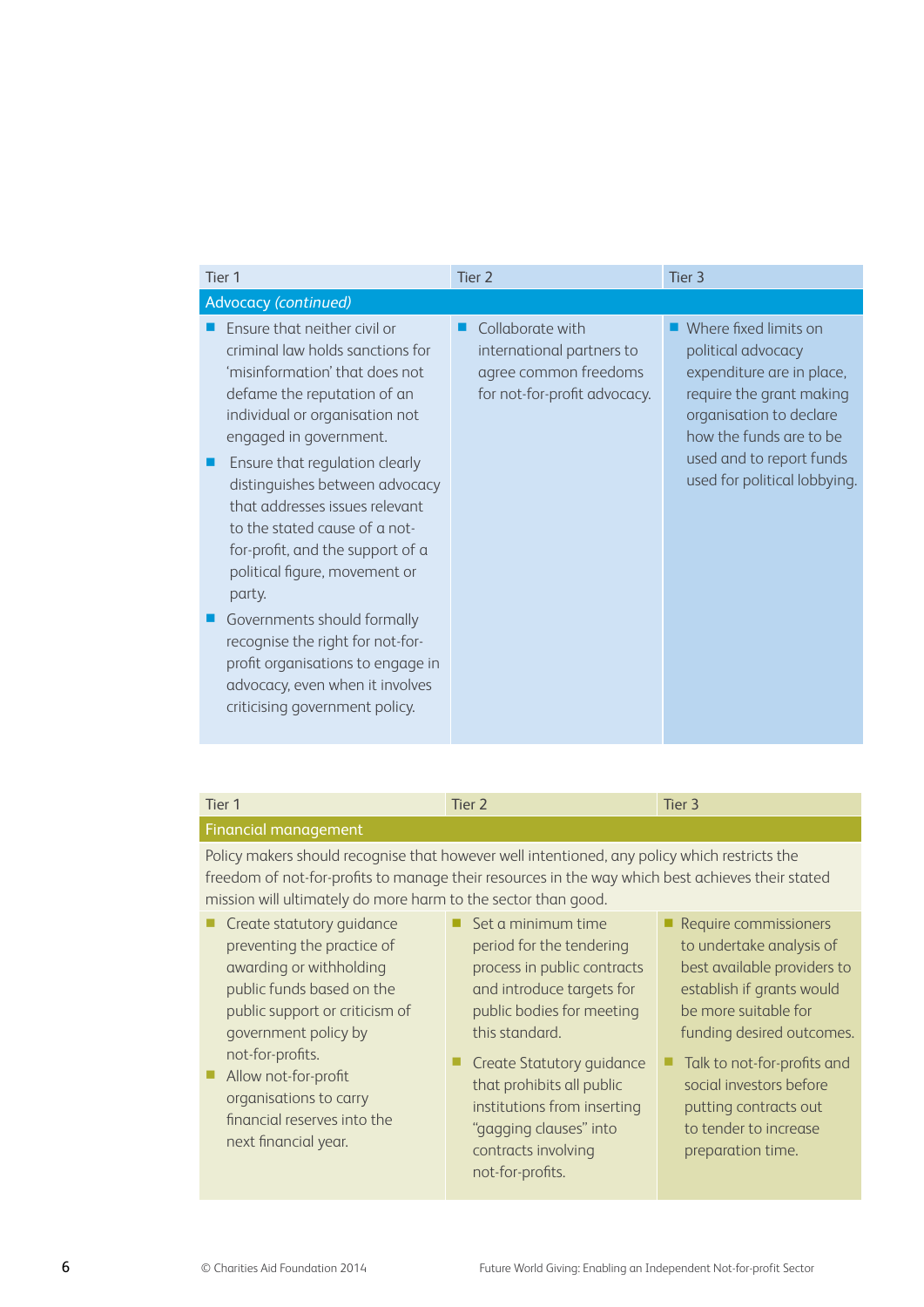| Tier 1                           | Tier 2                                                                                                                                                                                                                                                                                                         | Tier 3                                                                                                                                                                                                                                                                                                          |
|----------------------------------|----------------------------------------------------------------------------------------------------------------------------------------------------------------------------------------------------------------------------------------------------------------------------------------------------------------|-----------------------------------------------------------------------------------------------------------------------------------------------------------------------------------------------------------------------------------------------------------------------------------------------------------------|
| Financial management (continued) |                                                                                                                                                                                                                                                                                                                |                                                                                                                                                                                                                                                                                                                 |
|                                  | Enable not-for-profit<br>organisations to treat<br>investments as charitable<br>activity and pursue<br>investments which are<br>consistent with their<br>charitable mission.<br>Require organisations<br>receiving full or partial<br>tax exemption to publish<br>financial accounts including<br>investments. | Create a range of<br>financial tools to help<br>not-for-profits to be<br>competitive in the public<br>commissioning process.<br>Allow organisations to<br>put together joint bids<br>for contracts or bid for<br>a portion of the work<br>where appropriate to<br>open up funding for<br>smaller organisations. |

| Tier 1                                                                                                                                                                                                                | Tier <sub>2</sub>                                                                                                                                                                                                                                                                                                                                               | Tier <sub>3</sub>                                                                                                                                                                                        |  |
|-----------------------------------------------------------------------------------------------------------------------------------------------------------------------------------------------------------------------|-----------------------------------------------------------------------------------------------------------------------------------------------------------------------------------------------------------------------------------------------------------------------------------------------------------------------------------------------------------------|----------------------------------------------------------------------------------------------------------------------------------------------------------------------------------------------------------|--|
| A mutually beneficial relationship                                                                                                                                                                                    |                                                                                                                                                                                                                                                                                                                                                                 |                                                                                                                                                                                                          |  |
| The ultimate goal of leaders with regards to civil society should be to create a mutually beneficial<br>relationship between the State and civil society where cooperation is encouraged and criticisms are<br>heard. |                                                                                                                                                                                                                                                                                                                                                                 |                                                                                                                                                                                                          |  |
|                                                                                                                                                                                                                       | Introduce a responsibility<br>for government to call for,<br>review and provide redress<br>on evidence from not-for-<br>profit organisations as<br>part of the policy making<br>process<br>Introduce not-for-<br>profit sector awareness<br>training for civil servants<br>with responsibilities for<br>commissioning services or<br>implementing public policy | Agree with not-for-<br>profits a set of principles<br>on advocacy, that are<br>backed up with statutory<br>force.<br>Create a cross sector<br>review panel for<br>arbitration before legal<br>challenge. |  |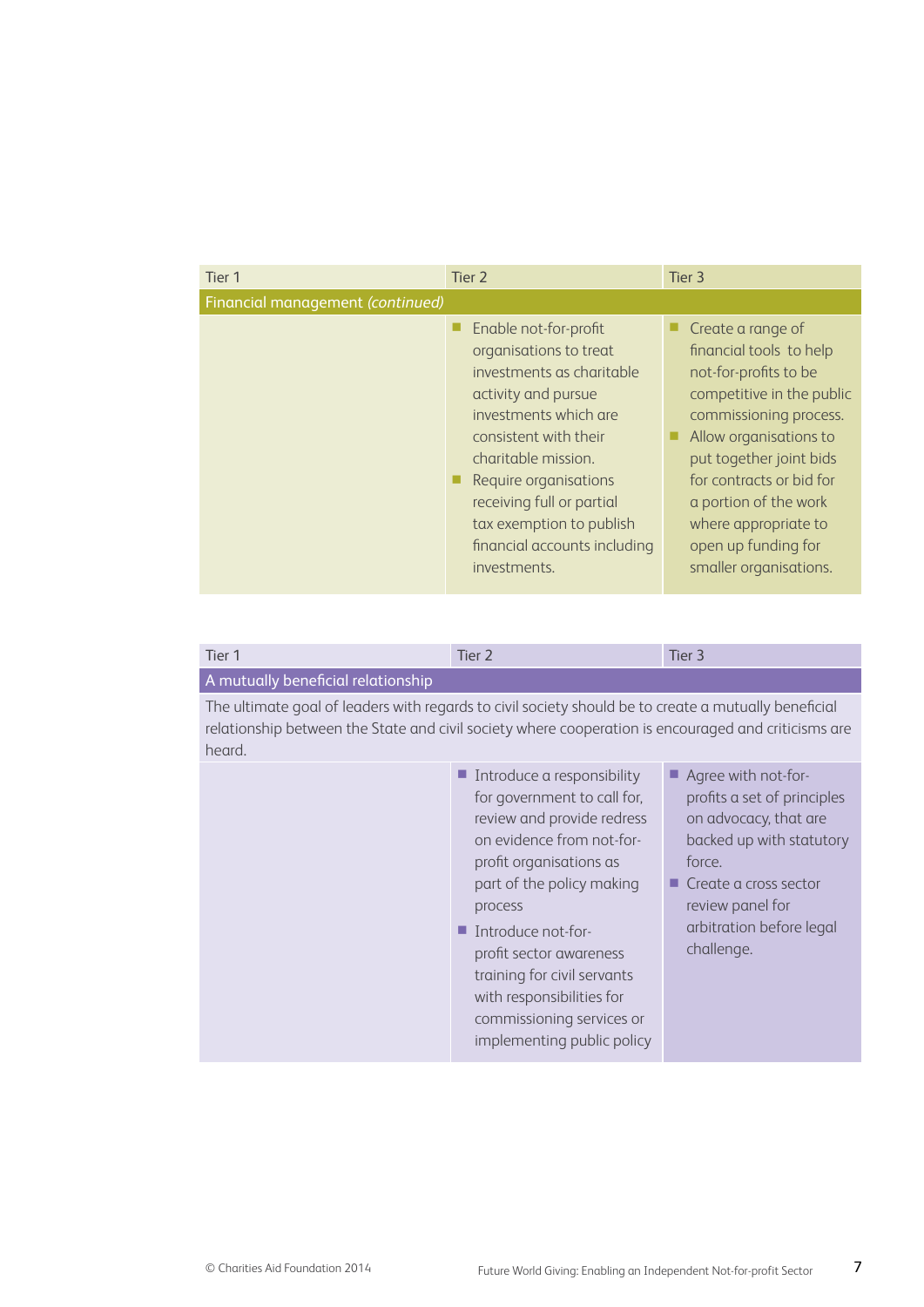### *Executive Summary*

At first glance, the concept of independence might seem detached from the primary concerns of not-for-profit staff, volunteers and donors. Few beneficiaries of charitable action will perceive the help they receive to be greater when provided by an organisation that is manifestly independent. But in this report of the Future World Giving project, we argue that independence is fundamental to understanding the health of a vibrant civil society populated by strong, sustainable and mission driven not-for-profit organisations. Furthermore, we demonstrate that governments have an important role to play in creating a space for independent action and guaranteeing freedoms that underpin a sector that can, when encouraged to forge a strategic course, contribute to social, economic and cultural prosperity for all.

The number of middle-class<sup>2</sup> people globally is projected to grow by 165 per cent by 2030 according to OECD data, with their spending power set to grow by 161 per cent over the same period.3 70 per cent of this growth is forecast to occur outside the traditional philanthropic centres of Europe and North America. We believe that if governments put policies in place which help to enable the growth of independent and sustainable not-for-profit organisations, the results could be transformative, not only for their beneficiaries, but for the health of civil society more widely.

When not-for-profits are free to pursue the causes that matter to ordinary people, and are able to represent their concerns and aspirations, they can win the support and legitimacy of aspiring middle class donors. Were the middle classes to donate an average of 1 per cent of their annual spending to charity in 2030, they would contribute an estimated  $$550$  billion to civil society per year. $^4$  But over and above this potential increase in financial resources, a civil society that has the support of the masses can more effectively challenge corruption and abuse to create a governance environment that aids economic and social development that benefits everyone. To bring about this positive future we must act quickly to put the conditions in place that enable such a growth in giving.

The report contains wide ranging recommendations that if implemented by governments would help to ensure that not-for-profit organisations enjoy the independence they need to gain the support of the public and drive improvements in society. These recommendations fit into three broad categories which are accompanied by an overarching principle:

- 1. Advocacy Governments should recognise that enabling not-for-profits to criticise and influence policy adds legitimacy to the State, drives improvement in standards of governance and turns civic disagreement and discord into constructive public debate.
- 2. Financial Management Policy makers should recognise that however well intentioned, any policy which restricts the freedom of not-for-profits to manage their resources in the way which best achieves their stated mission will ultimately do more harm to the sector than good.
- 3. A mutually beneficial relationship– The ultimate goal of leaders with regards to civil society should be to create a mutually beneficial relationship between the State and civil society where cooperation is encouraged and criticisms are heard.

<sup>2</sup> In these calculations we use the definition of middle class given by Homi Kharas of the Brookings Institute: "those households with daily expenditures between USD10 and USD100 per person in purchasing power parity terms [...]. Defined in this way, the global middle class excludes those who are considered poor in the poorest advanced countries and those who are considered rich in the richest advanced country."

<sup>3</sup> Kharas H, Working Paper No. 285, The Emerging Middle Class in Developing Countries, OECD Development Centre, 2010

<sup>4</sup> Pickering. A, Future World Giving: Unlocking the potential of Global Philanthropy, Charities Aid Foundation, 2013, https://www.cafonline.org/publications/2013-publications/ future-world-giving.aspx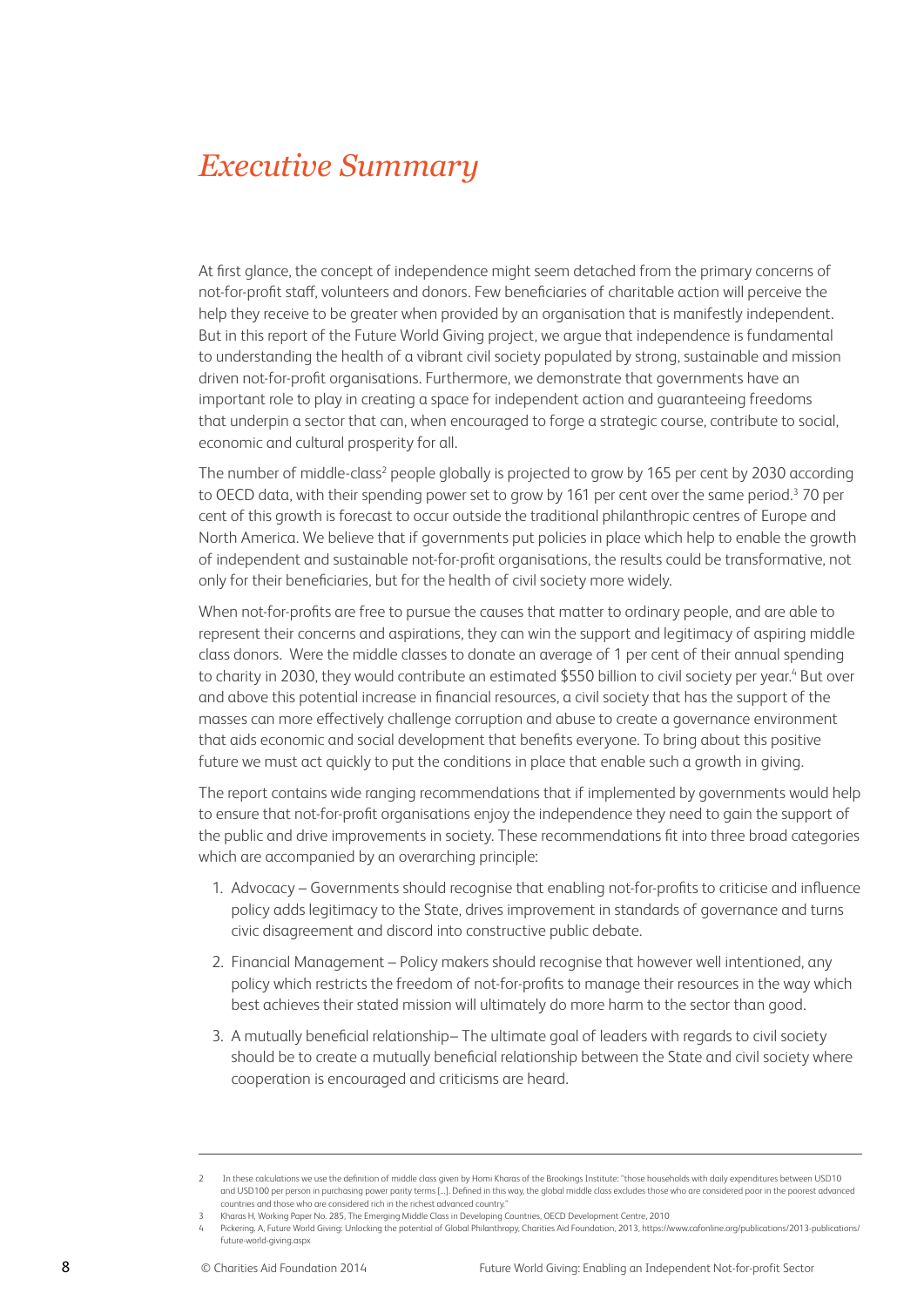In assessing the efficacy of current government policies in enabling an independent not-for-profit sector we have identified a worrying trend that is seeing governments restrict the capacity of organisations to engage in legitimate advocacy activities that support their stated charitable mission. Governments in Azerbaijan, Ecuador, Indonesia, Algeria, Canada and the UK, have recently introduced, or are in the process of introducing legislation that will restrict the right of not-forprofit organisations to criticise government policy. This worrying trend only serves to vindicate governments with long-standing restrictions on advocacy such as Vietnam and Saudi Arabia.

The report also finds that many governments are indirectly creating barriers to advocacy, whether intentionally or through the unintended consequences of well meaning policies. Vague legislation creates a sense of uncertainty that has a chilling effect on advocacy in some countries and in others, such as Egypt, an opportunity for increasingly strict interpretations by government. In countries such as Uzbekistan and Venezuela, there are insufficient laws protecting the right of not-for-profits to criticise government whilst in Uganda the laws that do exist have not been implemented. In Cambodia and Thailand, laws which allow not-for-profits to be charged with defamation of government for advocacy activities, raise the personal risk for not-for-profit staff and volunteers to such a level that advocacy is effectively silenced. In addition, a recent trend for governments such as those in Kenya, Russia and Turkmenistan, to impose restrictions on the ability of not-for-profits to receive foreign funds is widely understood to be a response to international support for organisations campaigning on human rights issues.

This report also finds that government policy can have a significant impact on the financial independence of not-for-profit organisations. Government funding for not-for-profit organisations can have a variety of benefits. It can create mutual learning, understanding and partnership between civil society and the State that improves social cohesion and creates social value. However, unless rules and guidance are in place to govern the relationship there is a danger that in an era of decentralisation, governments will come to treat not-for-profits as mere contractees. In such cases, the failure to take into account the financial needs of smaller not-for-profits when designing contracts and the insertion of clauses which prohibit criticism of the funder can limit the independence and sustainability of the sector.

Although attempts by governments to bolster confidence in not-for-profits by imposing constraints on risky financial activities may be well-intentioned, they can have an emasculating effect on the capacity of organisations to mobilise their resources effectively in pursuit of their charitable mission. For example, whilst some organisations may feel that the best way to utilise donor resources is to hold investments which provide the maximum returns, for some organisations certain ethical investments offer the opportunity to pursue their charitable goals even in the way they manage their assets. Guidance on financial management should therefore be permissive, highlighting not only the risks of certain actions, but also the opportunities.

Finally, the report concludes that ultimately, governments should recognise the potential contribution of an independent civil society populated with strong and sustainable not-for-profit organisations by agreeing a set of principles which can underpin a healthy cross sector relationship. Such an agreement should be overseen by a cross sector panel backed up by statutory powers to enable independent judgement on areas of conflict and breaches of principles.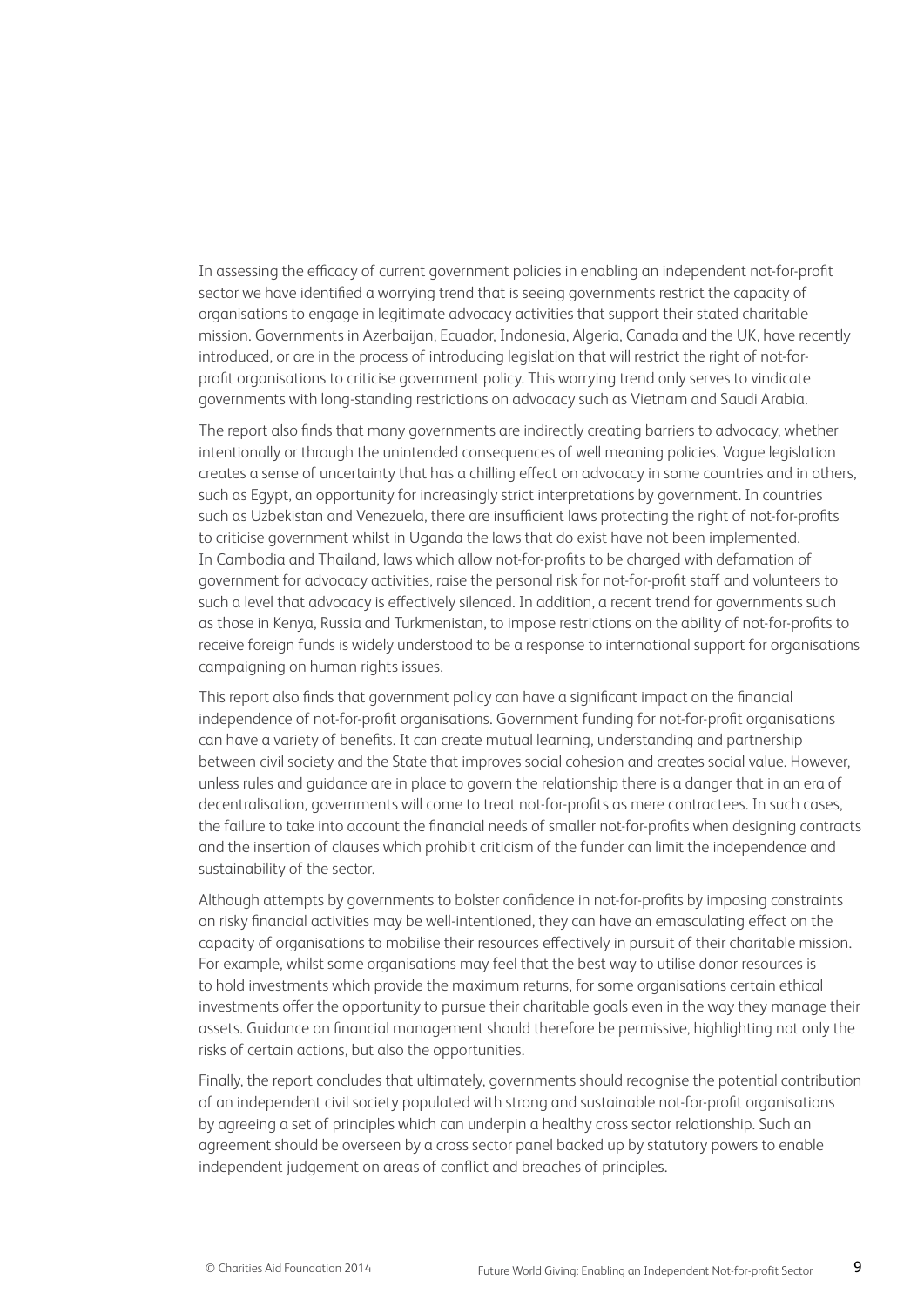### *Introduction*

Charities Aid Foundation (CAF) believes that everyone has the right to engage in charitable giving and that societies benefit from that engagement. The Future World Giving project looks at what governments can, and must do to create the conditions for a vibrant and thriving civil society that is underpinned by trusted, independent not-for-profit organisations and supported by policies which encourage mass engagement in charitable giving.

Enabling an independent Not-for-profit Sector focuses on the need for governments to ensure that their policies are consistent with fostering an independent but responsible culture amongst not-for-profit organisations. It looks at general trends in government policy that effect not-forprofit independence as well as the efficacy of individual policies and interventions before making recommendations which are divided into tiers to ensure relevance to all levels of government progress in this important area of policy.

Though a wider consideration of the independence of civil society that might include rights to freedom of speech, complaint and redress as well as the right to protest would certainly have merit, by narrowly focusing on not-for-profits we hope to be able to provide a level of depth and insight that allows us to make reasoned and targeted recommendations to governments. These recommendations will contribute to the Future World Giving Framework which will provide a comprehensive comparative tool with which governments and activists can assess the extent to which current policies governing not-for-profit organisations create a sufficiently enabling environment for engaging future generations in charitable giving and for not-for-profits to prosper.

For the purpose of this report we have defined two important areas in which the independence of not-for-profits are particularly affected by government policies and interventions;

Advocacy: The freedom to engage in all legal advocacy activities including non-partisan political activities, providing that those activities directly support their stated charitable mission.

Financial Independence: The freedom to manage resources in the way that best supports an organisation's stated charitable mission and where appropriate, their long term sustainability.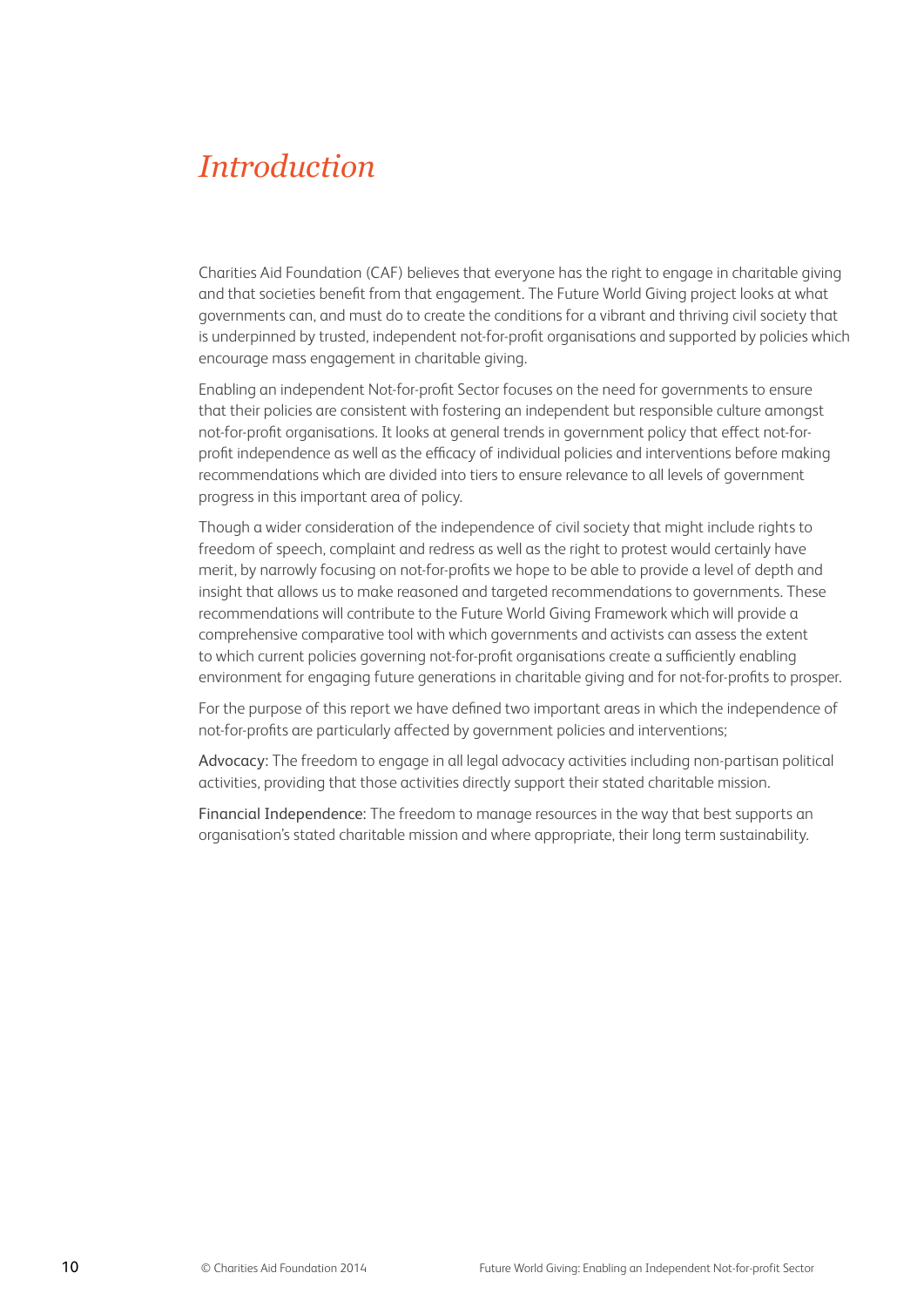### *Advocacy*

Not-for-profit advocacy performs a crucial role in holding governments to account for their policies, and driving improvements. As tangible and organised bodies within civil society not-for-profit organisations are capable of representing the views, needs and aspirations of citizens who would otherwise lack the platform on which their voices can be heard by decision makers. History shows us that without an appropriate means to voice dissent, disenfranchised citizens will, as Jimmy Carter advised a panel of Latin American ambassadors, "eventually make their grievances known, and it may be in radical and destructive ways"5 .

Sometimes referred to as 'campaigning' or, in increasingly pejorative terms, as 'lobbying' or 'political activity', advocacy can take a number of different forms. In targeting government officials, certain influential groups or the general public, not-for-profit organisations can engage in a wide range of activities. Margaret Keck and Kathryn Sikkink<sup>6</sup> offer four principal political advocacy strategies that succinctly summarise what we mean by advocacy.

- Information politics (gathering and providing information, dramatising facts by using testimonies)
- symbolic politics (use of symbolic events and conferences to publicise issues)
- leverage politics (linking issues of concern to money, trade or prestige and persuading more powerful actors such as the World Bank to exert pressure)
- accountability politics (reminding governments or institutions of living up to previously endorsed principles).

#### **The rise of not-for-profit advocacy**

The role of civil society in influencing progressive changes to government policy through advocacy is not a new one and it has long been subject to academic examination. Keck and Sikkink demonstrate that international advocacy networks have been influential since the nineteenth century. They cite their successes in supporting abolitionist and anti-Chinese foot binding movements where governments which had previously ignored calls for intervention were influenced by their advocacy. More recently John Clark has chronicled the rise of strategic campaigning by not-for-profit organisations detailing successes in the adoption of a baby milk marketing code, the drafting of an international essential drugs list, trade liberalisation for clothing manufactured in the South, action on rain forest destruction, debt relief to African countries, and the imposition of sanctions to combat apartheid.7

However, whilst not-for-profit advocacy is not a new phenomenon it is widely understood to have increased dramatically in recent years. Though a universally accepted definition is surprisingly difficult to pin down<sup>8</sup>, the global spread of democracy, particularly since the fall of the Soviet Union, is easily perceived and is important in the understanding of government policies on civil society advocacy. The proportion of countries classified as 'Electoral Democracies' by Freedom House has risen from 41 per cent in 1989 to 60 per cent in 2012<sup>9</sup> Perhaps more importantly, the globalisation of ideas about

7 Clark, J. (1991) Democratizing Development: The Role of Voluntary Organisations, London

<sup>5</sup> Joseph Projetti, The Promise and Peril of Democracy (Summary), The International Journal of Not–for–Profit Law Volume 7, Issue 2, (February 2005) citing former U.S. President Jimmy Carter's speech to a panel of ambassadors to the Organization of American States as the inaugural speaker for the Lecture Series of the Americas, available at http://www.icnl.org/KNOWLEDGE/ijnl/vol7iss2/special\_2.htm.

<sup>6</sup> Keck. M. E & Sikkink. K, Activists Beyond Borders: Advocacy Networks in International Politics, Ithaca and London: Cornell University Press, 1998

<sup>8</sup> We have used the Freedom House 'Freedom in the World Index' due to its longevity' but the Economist Intelligence Unit's 'Democracy Index' is often cited.

<sup>9</sup> Puddlington. A, Freedom in the World 2013: Democratic Breakthroughs in the Balance, Freedom house, 2013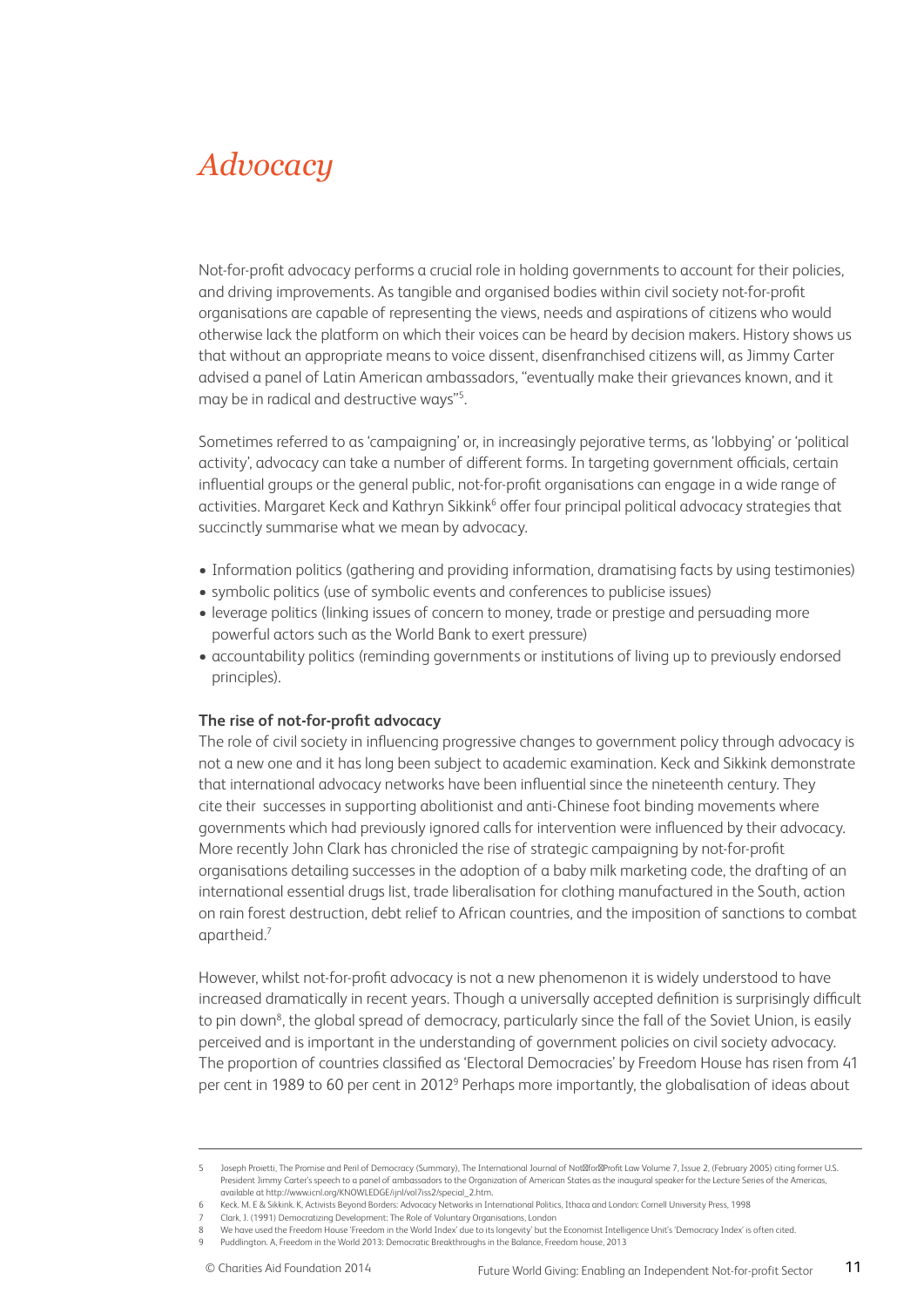human rights has meant that citizens are more likely to demand representation. As a result there are now only a handful of countries whose governments do not claim to be on some level democratic.<sup>10</sup>

It is perhaps, then, unsurprising that more citizens feel empowered to engage in advocacy and that countries where government claims of democracy and the reality of representation are furthest apart are seeing the most concerted efforts by governments to suppress advocacy. Equally, it is no coincidence that one of the few states which does self-identify as undemocratic is also one of few countries which is transparent in banning all not-for-profit advocacy. In Saudi Arabia organisations are prohibited from engaging in all advocacy. The only legal organisational form for civil society is the charity or missionary organisation – and the permissible purposes which they can pursue are narrowly defined.11

Research seems to support the idea that as democracy, or the expectation of democratic freedom spreads, the number of not-for-profits engaging in advocacy grows. A 2008 University of Oslo study of new approaches to civil society found that the number of not-for-profit advocacy groups devoted to public interest causes such as the environment, human rights, women's issues and anti-corruption has been "multiplying exponentially in recent years, particularly in countries undertaking democratic transitions." 12

A growing civic space and infrastructure improvements have led to more domestically-founded notfor-profit organisations in developing nations displacing international organisations as the channels for aid.13 The advancement of democracy and political pluralism in emerging economies has thus created a double opportunity for not-for-profit advocacy with domestic organisations having greater resources and an improved civic mandate to campaign. At the same time international organisations are increasingly engaging in international advocacy work as their role as implementers of aid diminishes.

#### **Not-for-profit advocacy and government sovereignty**

Attempts by governments to suppress the rising power of advocacy by not-for-profit organisations appear at first glance to be the obvious consequence of the idea that not-for-profits, especially in light of advocacy networks, are increasingly challenging the sovereignty of governments in their capacity to make policy. However, justifying measures by governments to emasculate the capacity of not-for-profits to campaign, lobby and advocate based on the above rationale relies on the false assumption that an increase in the role of such organisations in governance equates to a transfer of power from governments, and in the case of democracy, citizens.

Were that assumption to be true, one could make the case that it amounted to a leaching of democratic legitimacy from elected governments to unelected activists – an argument that can itself be contested by considering de Tocqueville's concerns about the tyranny of the majority and the capacity of civil society to ensure representation of issues affecting minorities. In any case, the

<sup>10 117</sup> of 195 countries are defined by Freedom House as Electoral Democracies but Vatican City, Saudi Arabia, Fiji, and Brunei make no democratic claims http://commons. wikimedia.org/wiki/File:Democracy\_claims.svg

<sup>11</sup> Ibid

<sup>12</sup> Liebert. U & Trenz. HJ (eds). Reconstructing Democracy from Below, New Approaches to Civil Society in Europe, Centre for European Studies, University of Oslo, 2008

<sup>13</sup> Coates. B, David. R, Learning for change: the art of assessing the impact of advocacy work, Development in Practice, Volume 12, Numbers 3 & 4, August 2002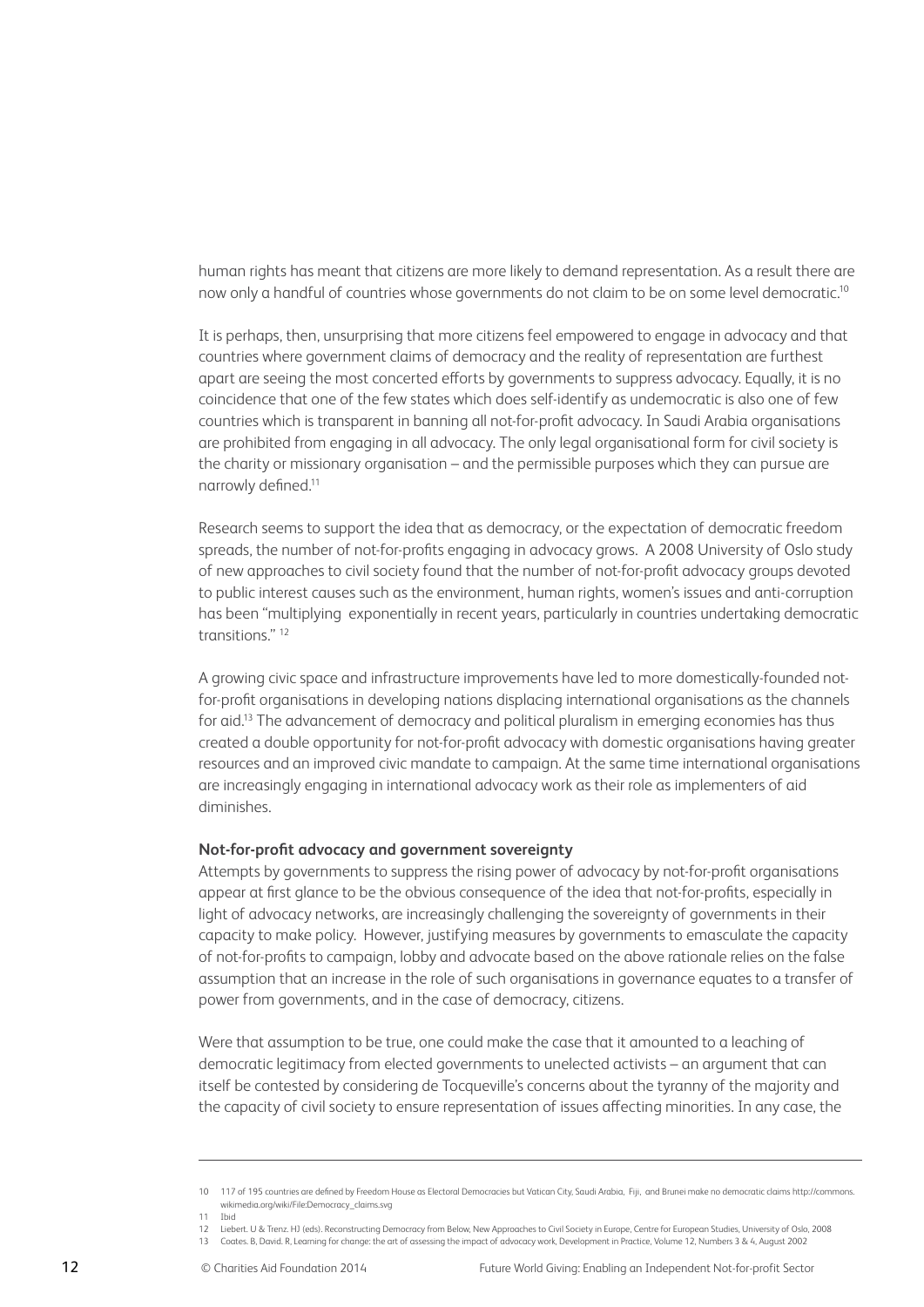notion of a transfer of power taking place from governments to not-for-profits falsely assumes that the relationship between both parties is necessarily adversarial and a zero sum-game.<sup>14</sup>

The idea of a transfer of power from governments to not-forprofits assumes that there is a finite amount of governance and power to be shared by all parties and that, as such, an increased role in governance for one means a diminished role for another. Whilst it is plausible for the influence of one power base to be challenged by another, it is not clear that this is happening as a result of increased advocacy by notfor-profits either domestically or internationally. Rather, notfor-profits are taking advantage of a global growth in civic space that has resulted from a historic rise in democratic freedoms and advances in communication technologies.

The idea that the relationship between governments and not-for-profit advocacy organisations is adversarial - a view which is too often propagated by not-for-profit organisations as well as governments - is fundamentally flawed. Though there are obvious circumstances which necessitate conflict on certain issues, academics such as Ole Jacob Sending and Iver B. Neuman detail numerous examples of both historical and recent advocacy campaigns which have benefited from support and even funding from governments in order to confer legitimacy to the policy making process. Indeed, where governments are able to provide true redress to the advocacy of not-for-profit organisations having engaged meaningfully with their claims and concerns and taken them into account in the decision making process - the result is often better policy and improved perceptions of the policy making process.

Despite the flawed premise on which they are based, claims that not-for-profit advocacy is un-democratic persist. Whilst it may well be the case that an under-regulated not-for-profit sector could allow vested interests to abuse the system to ends that are not in the public interest, the evidence suggests that globally, advocacy is delivering a valuable civic service.

#### *Recommendations*

Governments should formally recognise the right for not-forprofit organisations to engage in advocacy, even when it involves criticising government policy.

Provide training for politicians on the importance of not-for-profit advocacy and its benefits for government.

<sup>14</sup> Sending. O. J. & Neuman. I. B, Governance to Governmentality: Analyzing NGOs, States and Power, International Studies Quarterly, 50,651-672, 2008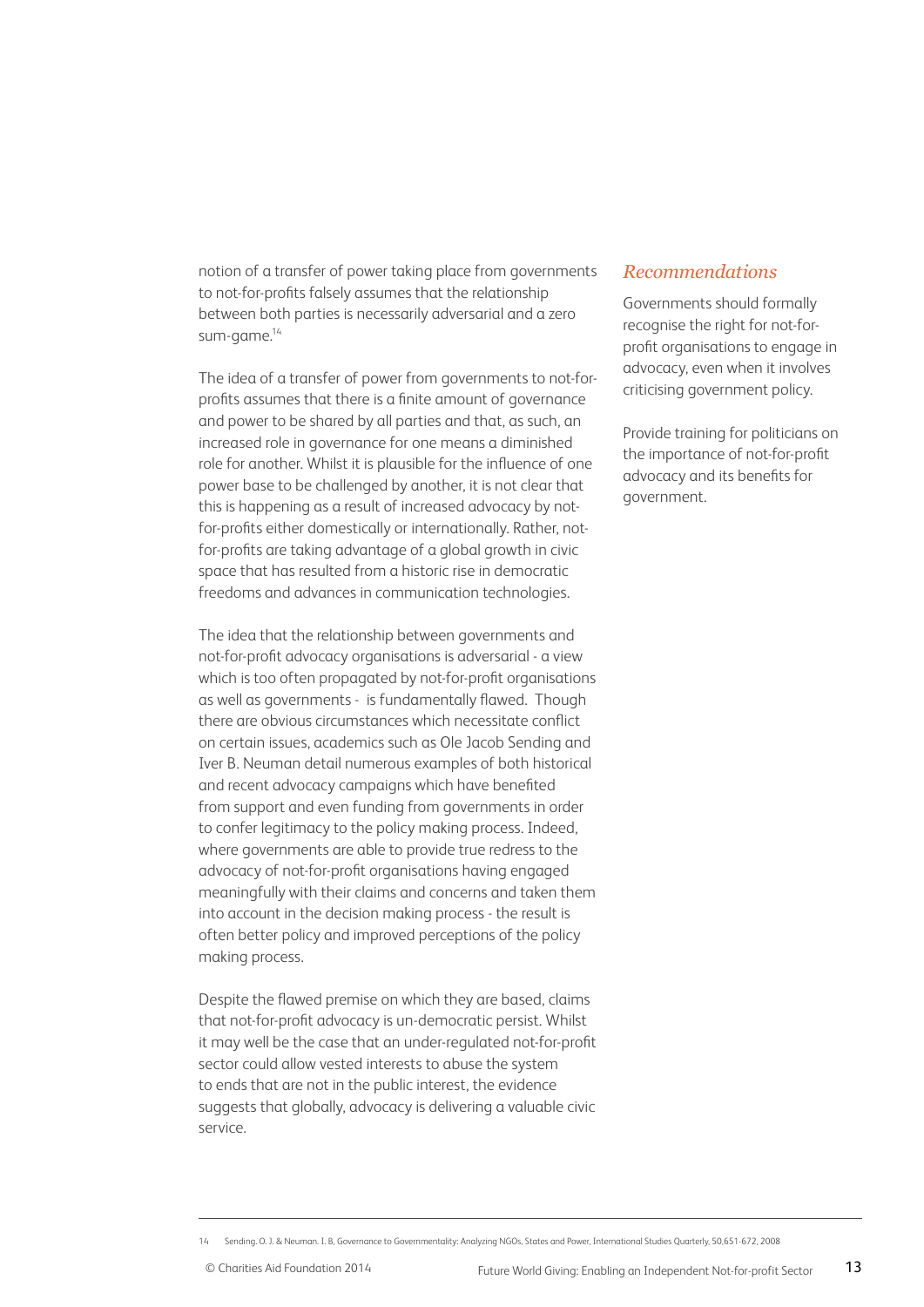However, the problem of assessing the value of not-for-profit advocacy work is inherent to its nature. Advocacy that has not yet been successful has no, or at best marginal direct and measurable public benefit. Though advocacy could be said to have intrinsic social value through civic engagement, this is rarely perceived to be tangible by critics. As such we might reasonably expect to see particularly in light of criticisms from the likes of the American Enterprise Institute<sup>15</sup> and the Institute of Economic Affairs16 - low and declining public support for not-for-profit advocacy work. Yet research by Globescan shows strong support amongst the fifteen countries surveyed (Fig. 1) for environmental and social groups 'publically criticising government' (73%) and 'influencing public policies' 67%. Indeed, support for these actions increased by 4 per cent and 6 per cent respectively between 2008 and 2012.



\*includes: Australia, brazil, Canada, China, Germany, India, indonesia, kenya, Mexico, Nigeria, Pakistan, Spain, turkey, UK and USA

Data from GlobeScan RADAR2012 Wave 2: Issues and Reputation

16 Snowdon. S, How the government lobbies itself and why, Institute of Economic Affairs, 2012

<sup>15</sup> NGOs--The Growing Power of an Unelected Few, American Enterprise Institute, 2003 http://www.aei.org/article/foreign-and-defense-policy/international-organizations/ ngos--the-growing-power-of-an-unelected-few/ 16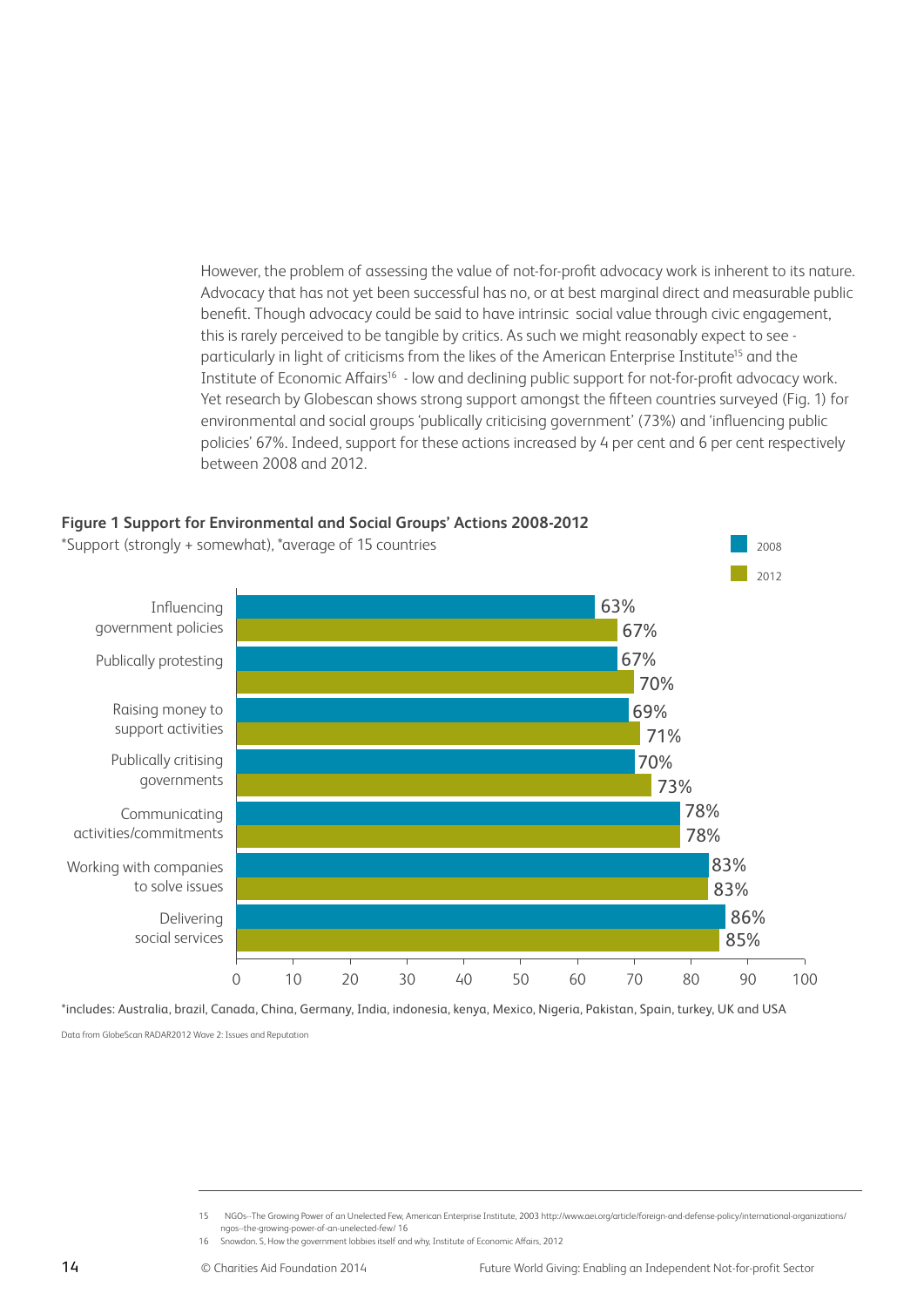#### **International crackdown on not-for-profit advocacy**

In the era of globalisation of ideas and demands for civic freedoms, allowing not-for-profit organisations to voice their concerns is demonstrably in the interest of governments seeking legitimacy with the public. It is perhaps surprising then that there is a clear, recent and worsening international trend in which governments are cracking down on not-for-profit advocacy through regressive legislation and damaging rhetoric. In reaffirming the universal freedom to advocate for electoral and broader policy changes as guaranteed by the Human Rights Council in resolution 15/2117 , Maina Kiai, Special Rapporteur on the rights to freedom of peaceful assembly and of association stated:

*"It is a source of serious concern that the term "political" has been interpreted in many countries in such a broad manner as to cover all sorts of advocacy activities; civic education; research; and more generally, activities aimed at influencing public policy or public opinion. It is clear that this interpretation is solely motivated by the need to deter any forms of criticism." 18*

Maina Kiai, United Nations Special Rapporteur on the rights to freedom of peaceful assembly and of association

Regrettably, too many governments have an extremely low tolerance for not-for-profit advocacy, such as Vietnam where thousands of people are serving prison sentences for breaching 'national security' provisions in the Criminal Code such as 'conducting propaganda' and 'disseminating revolutionary ideas'19 But while the continuation of such policies is of concern to all those who support the advancement of civil society, it is the apparent trend for governments in some countries to be adopting regressive policies that is particularly worrying.

Examples of recent laws restricting not-for-profit advocacy include:

- In Azerbaijan, legislative amendments drafted by the Legal Policy and State Building Committee have been submitted to Parliament (as of January 2014) that would, according to CIVICUS World Alliance for Citizen Participation, "provide Azeri authorities enhanced powers to arbitrarily fine, deny registration to and close down organisations that speak out against government actions."<sup>20</sup> In detailing the difficulties faced in arranging a meeting of the Azerbaijan Civil Society Defense Committee, which has been formed to respond to recent threats to the independence of civil society, Gubad Ibadoglu, the group's coordinator commented that "representatives are obstructed in not only expressing their thoughts freely but in arranging meetings related to their projects and programs".21
- In Indonesia, CIVICUS report<sup>22</sup> that the recent (2013) Law on Mass Organisations (ORMAS Law) bars not-for-profit organisations from propagating ideology that conflicts with 'Pancasila' – the

<sup>17</sup> Resolution 15/21: The rights to freedom of peaceful assembly and of association, Human Rights Council, Fifteenth session, Agenda item 3, 2010

<sup>18</sup> Kiai. M, Rights to freedom of peaceful assembly and of association, Item 69 (b) of the provisional agenda, United Nations General Assembly, August 2013

<sup>19</sup> Defending Civil Society: Second Edition, International Center for Not-for-Profit Law (ICNL) & World Movement for Democracy Secretariat at the National Endowment for Democracy (NED), World Movement for Democracy, 2012

<sup>20</sup> Civil Society Groups Call On Azerbaijan's President Not To Sign Restrictive Law, World Alliance for Citizen Participation, January 2014, http://civicus.org/news-and-resources-127/1954-civil-society-groups-call-on-azerbaijan-s-president-not-to-sign-restrictive-law

<sup>21</sup> Civil Society Defence Committee was restored in Azerbaijan, Civil Society Forum of the Eastern Partnership (European Union programme) January 2014, http://www.eap-csf. eu/en/news-events/news/civil-society-defence-committee-was-restored-in-azerbaijan/

<sup>22</sup> Indonesian NGO law a setback for freedom of association, Press release, CIVICUS World Alliance for Citizen Participation, August, 2013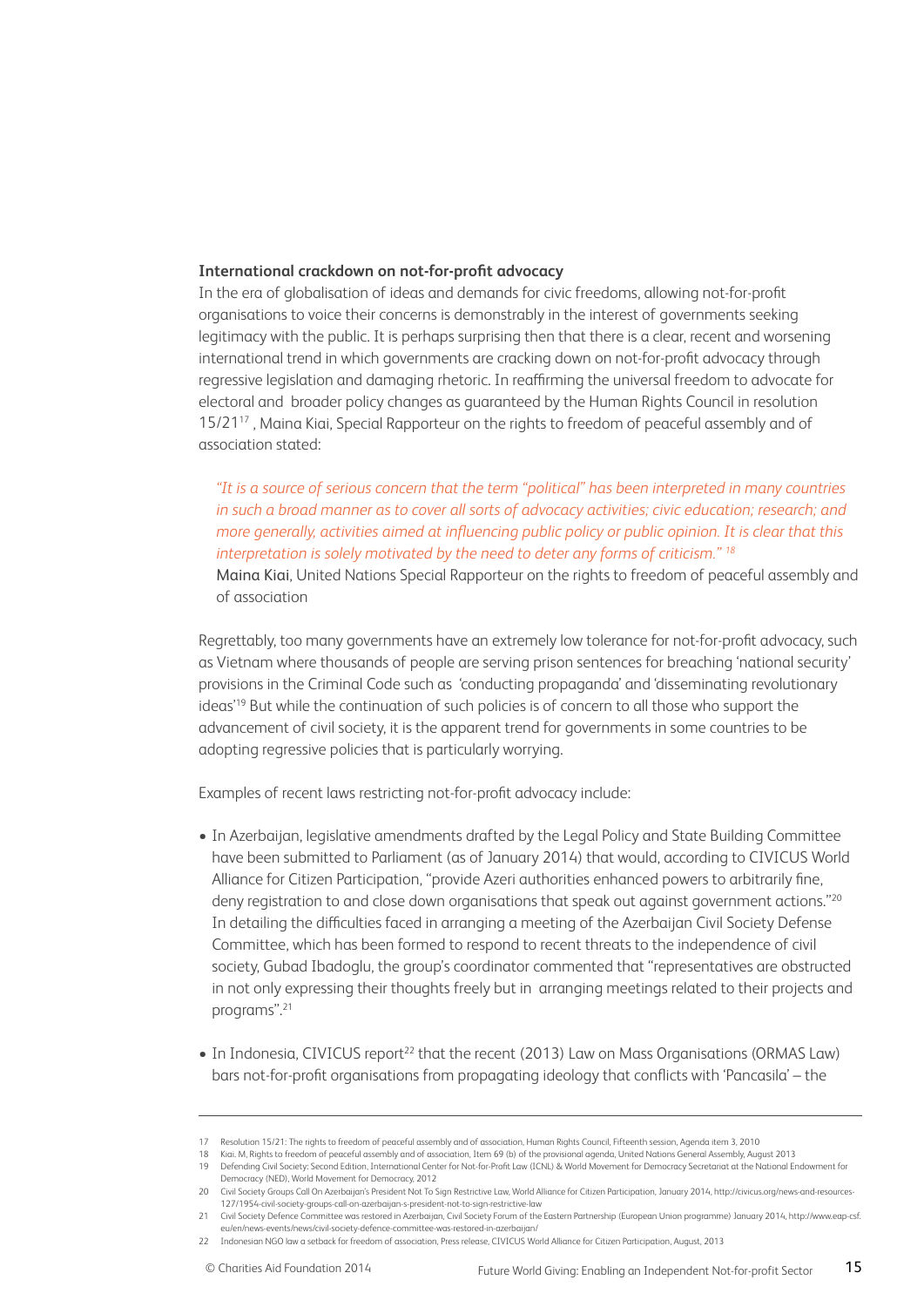principles of official state philosophy of Indonesia – thereby providing government officials with a powerful tool to silence organisations that oppose official policy. The ORMAS Law also prohibits activities falling within the purview of law enforcement agencies and government, curbing activities related to reform of the political, legal and security sectors.

- In Ecuador, a toxic atmosphere for not-for-profit advocacy, characterised by repeated statements by President Correa criticising not-for-profits for political interference, has been exacerbated by a draft law which if enacted, would have a chilling effect on civil society. The law allows for excessive government discretion to dissolve not-for-profit organisations. Grounds for dissolution of not-forprofits include "political proselytizing," and "compromising … the interests of the State." In 2012 Amnesty International expressed their concern<sup>23</sup> to the UN that this decree 'may be applied in a way that poses obstacles to the work of human rights defenders, unless safeguards are put in place to prevent this from happening.'
- In Algeria, the *Law on Information* (Law 12-05 of 2012) could restrict reporting on areas such as national identity, sovereignty, the economy, and security. The law requires all publications to have prior approval by a media regulatory authority. According to the Committee to Protect Journalists, at least thirty-two provisions can be used to repress free expression, and many are broadly written and could serve as a pretext for unwarranted censorship. Though the primary target is journalists, this will likely have a major impact on not-for-profit campaigning activities.<sup>24</sup>

One of the most worrying indicators in this global trend is the presence of governments generally considered to be at the vanguard of the drive towards civic freedoms on the list of states implementing regressive policies suppressing not-for-profit advocacy. For instance, the Institute for Economics and Peace's Global Peace Index, the State of World Liberty Index and the Economist Intelligence Unit's Democracy Index place Canada fourth, third and eighth respectively but the Canadian not-for-profits have endured increasingly hostile relations with the government in recent years.

CIVICUS reports that anti-not-for-profit advocacy rhetoric is increasing being used by politicians25. Recent changes to rules on political advocacy in Canada as part of the 2011 Federal Budget increased both the level of reporting required from charities − with new requirements on detailing foreign funding for political activities−and the amount of scrutiny by the Canada Revenue Agency of not-for-profit advocacy activities. The 2012 Federal Budget saw a C\$8 million increase of the budget of the Canadian Revenue Authority to audit the advocacy and political activities of charities alone. It also required charities to list funds provided to other organisations that would be used for advocacy activities to be listed as such in the charities' own accounts.

<sup>23</sup> Ecuador: Indigenous Peoples' rights and harassment of protesters, Amnesty International Submission to the UN Universal Periodic Review, May-June 2012 24 Defending Civil Society: Second Edition, International Center for Not-for-Profit Law (ICNL) & World Movement for Democracy Secretariat at the National Endowment for

Democracy (NED), World Movement for Democracy, 2012

<sup>25</sup> State of Civil Society 2013: Creating an Enabling Environment, CIVICUS, 2013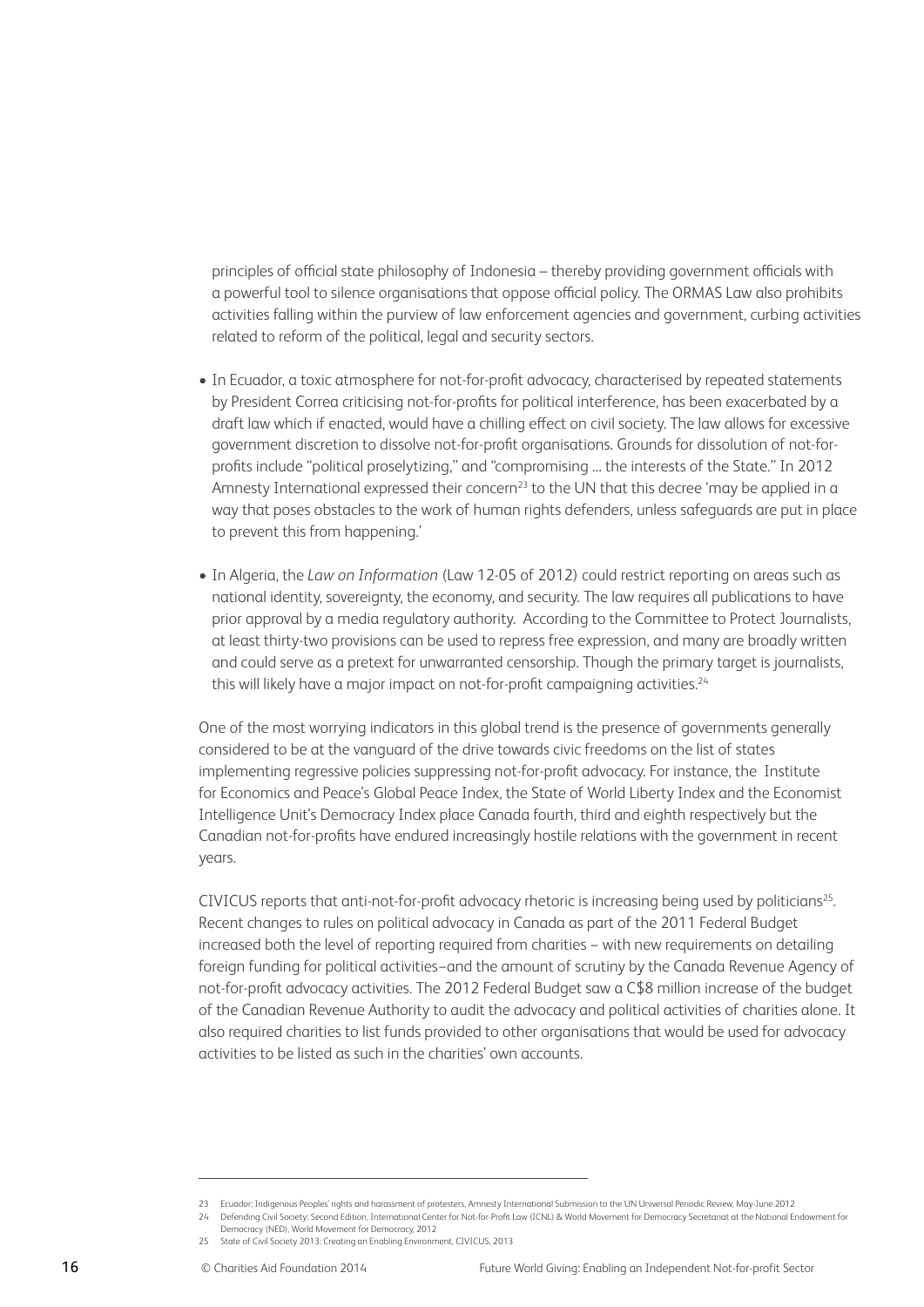When the existing legal framework is taken into consideration, these new requirements on charities and powers for the Canada Revenue Agency amount to an increasingly repressive climate for advocacy by not-for-profits. Under current quidance<sup>26</sup> charities may allocate a maximum of 10 per cent of revenue to be used to "oppose, or change the law, policy, or decision of any level of government in Canada or a foreign country". This definition allows the Canada Revenue Agency considerable discretion in making these determinations and the Voice-Vois coalition have highlighted a number of cases where charities have been threatened with losing their charitable status for activities which appear to be core to their charitable mission.<sup>27</sup>

The Government of the United Kingdom, another country widely seen as having progressive and enabling laws guaranteeing the independence of civil society, has also recently moved to limit political advocacy. On January 30th the Transparency of Lobbying, Non-party Campaigning and Trade Union Administration Act<sup>28</sup>, more commonly known as the Lobbying Act, received Royal Assent. The Act will regulate advocacy activities throughout the electoral cycle following a number of lobbying scandals<sup>29</sup> that have engulfed this and previous governments. This desire to weaken the ability of wealthy individuals and powerful lobbyists to subvert the electoral process in pursuit of vested interests is understandable. However, there are fears that the Act could have a chilling effect on legitimate not-for-profit advocacy activities.

The Act will require any organisation that intends to spend more than £20,000 in England (£10,000 in Scotland, Wales or Northern Ireland) on political campaigning in the seven-and-a-half months leading up to a General Election to register with the Electoral Commission. However, until guidance has been produced (not expected before July 2014) it is not clear what advocacy activities will be considered to be "political". It is feared that in the face of uncertainty about what activities are covered, many not-for-profit organisations will reduce their advocacy at the precise time that they are likely to be most influential.

On January 12th 2014 Maina Kiai, United Nations Special Rapporteur on the rights to freedom of peaceful assembly and association, was moved to write a letter to the Observer newspaper urging members of the House of Lords (upper house of parliament) to reject the Bill that sat before them and warning that it "threatens to tarnish the United Kingdom's democracy".30 It is particularly concerning that the Act duplicates restrictions which are already placed on the political activities of "charities"- a legal form of not-for-profit organisation in the UK – which are regulated by an independent regulator (the Charity Commission).

#### **Typology of barriers to advocacy**

Governments are hampering the capacity of not-for-profit organisations to engage in advocacy activities around the world through their actions, their policies and their rhetoric. In some cases the

<sup>26</sup> Policy Statement CPS-022, Canada Revenue Agency, 2003

<sup>27</sup> Examples of punitive interpretations of 'political activities' by the Canada Revenue Agency available from the Voice-Vois coalition at http://voices-voix.ca/en/revocation-ofcharitable-status

<sup>28</sup> Transparency of Lobbying, Non-party Campaigning and Trade Union Administration Act 2014, Government of the United Kingdom, January 2014 http://www.legislation. gov.uk/ukpga/2014/4/contents/enacted/data.htm

<sup>29</sup> History of political lobbying scandals, BCC news website, June 2013, http://www.bbc.co.uk/news/uk-politics-22754297

<sup>30</sup> Kiai. M, Coalition's lobbying bill threatens to leave a stain on British democracy, Observer, January 2014, http://www.theguardian.com/commentisfree/2014/jan/12/ lobbying-bill-stain-on-democracy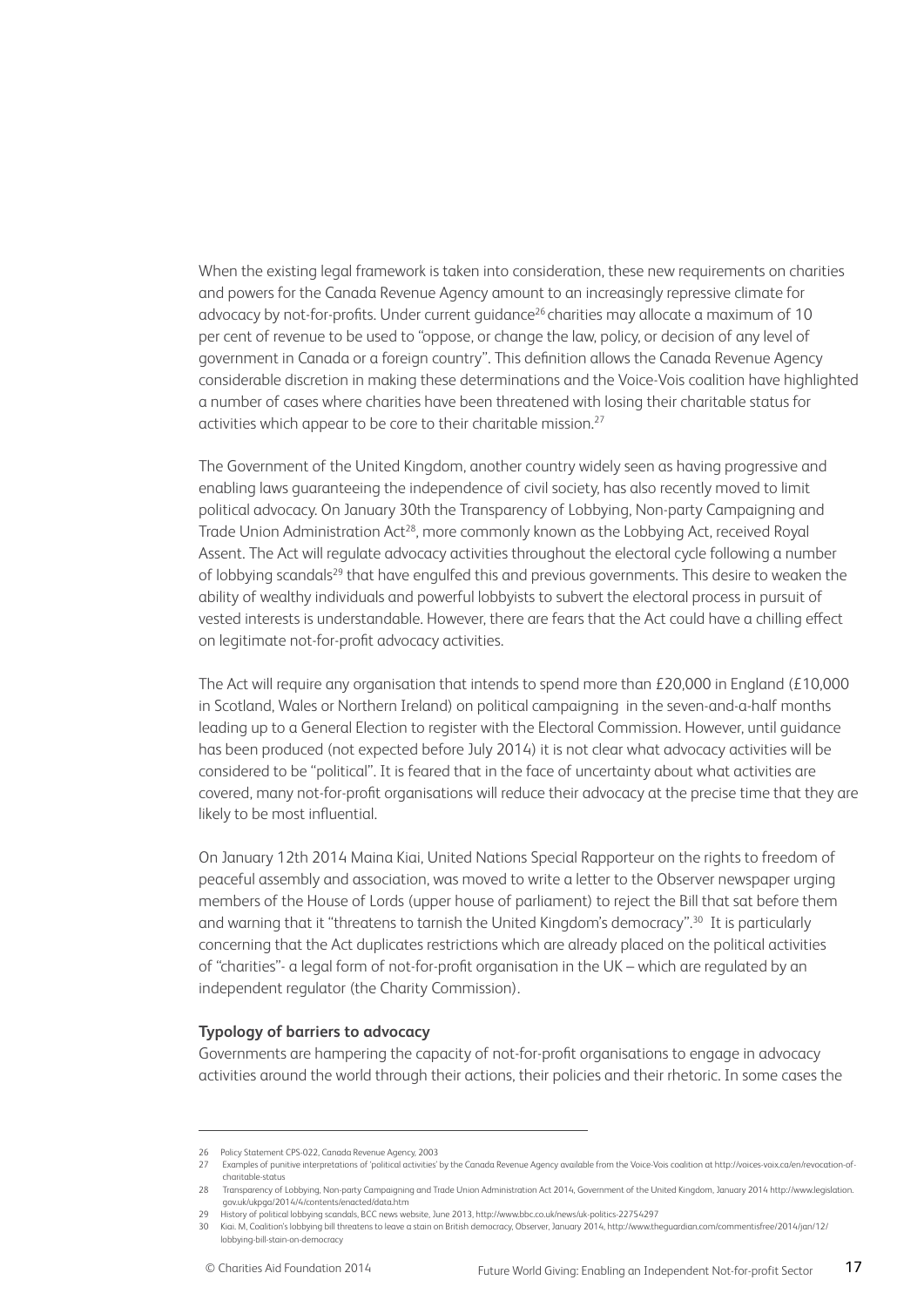#### *Recommendations*

State clearly any limits on advocacy and define prohibited partisan/party political behaviours.

Produce clear guidance that outlines how the government will interpret laws relating to not-for-profit advocacy which can be understood by lay audiences.

Amend legislation to remove vague and ambiguous terms or provide clarifying guidance on not-for-profit advocacy.

Create legislation that establishes notfor-profit advocacy, within mutually agreed parameters, as a statutory right.

Establish an independent body to arbitrate over government claims of unlawful not-for-profit advocacy.

repression of the voice of civil society is official State policy whilst in others, the silencing of civic criticism is merely an unintended consequence of wellintentioned policy.

#### 1 Vague legislation

In many cases poorly-drafted legislation allows for a wide range of interpretations by governments. Whilst any vagueness could in theory allow responsible governments to use nuance in a positive way to reinforce a reciprocal relationship with the not-for-profit sector, this potential benefit is outweighed by the risk that governments, faced with vociferous pressure from advocacy groups, will be tempted to take advantage of imprecise laws to repress criticism.

In Egypt, the law (Regulations to Law No. 84/2002 on Associations and Non-Governmental Institutions (Article 25)) sets reasonable restrictions on not-forprofit engagement in 'political activities' such as prohibiting "advocating the program of one of the political parties, contributing to electoral campaigns, and putting forth candidates for office." However, an extremely broad interpretation of those activities and a failure to distinguish between partisan political campaigning and public policy advocacy has impinged on the freedom of not-for-profits to voice concerns. The International Center for Not-for-Profit Law (ICNL) reports the case of the Egyptian Association Against Torture who in 2005 were prohibited from commencing an advocacy project to pressure the government to eliminate torture in police stations as even this was considered to be 'political activity'.31

#### 2 Lack of protection

As we have shown, there are a number of countries where not-for-profit organisations face legal barriers to engaging in advocacy activities. However, in some countries a lack of protection in the form of laws and guidance guaranteeing the rights of organisations to criticise and lobby government for change, is hampering not-for-profit advocacy. This omission allows governments to suppress criticism from civil society through tactics of intimidation and/or defamation.

Elmer Eric Schattschneider noted as far back as 1971 that due to the asymmetry of power between not-for-profits and governments there must be guarantees that not-for-profits will not be punished for their advocacy. Where such guarantees are not provided (or upheld) the result can be a silencing of criticism that from the outside looks much like agreement.

<sup>31</sup> The Legal and Regulatory Framework for Civil Society: Global trends 2012/2013, Global Trend in NGO Law: A quarterly review of NGO legal trends around the world, International Center for Not-for-Profit Law, August 2013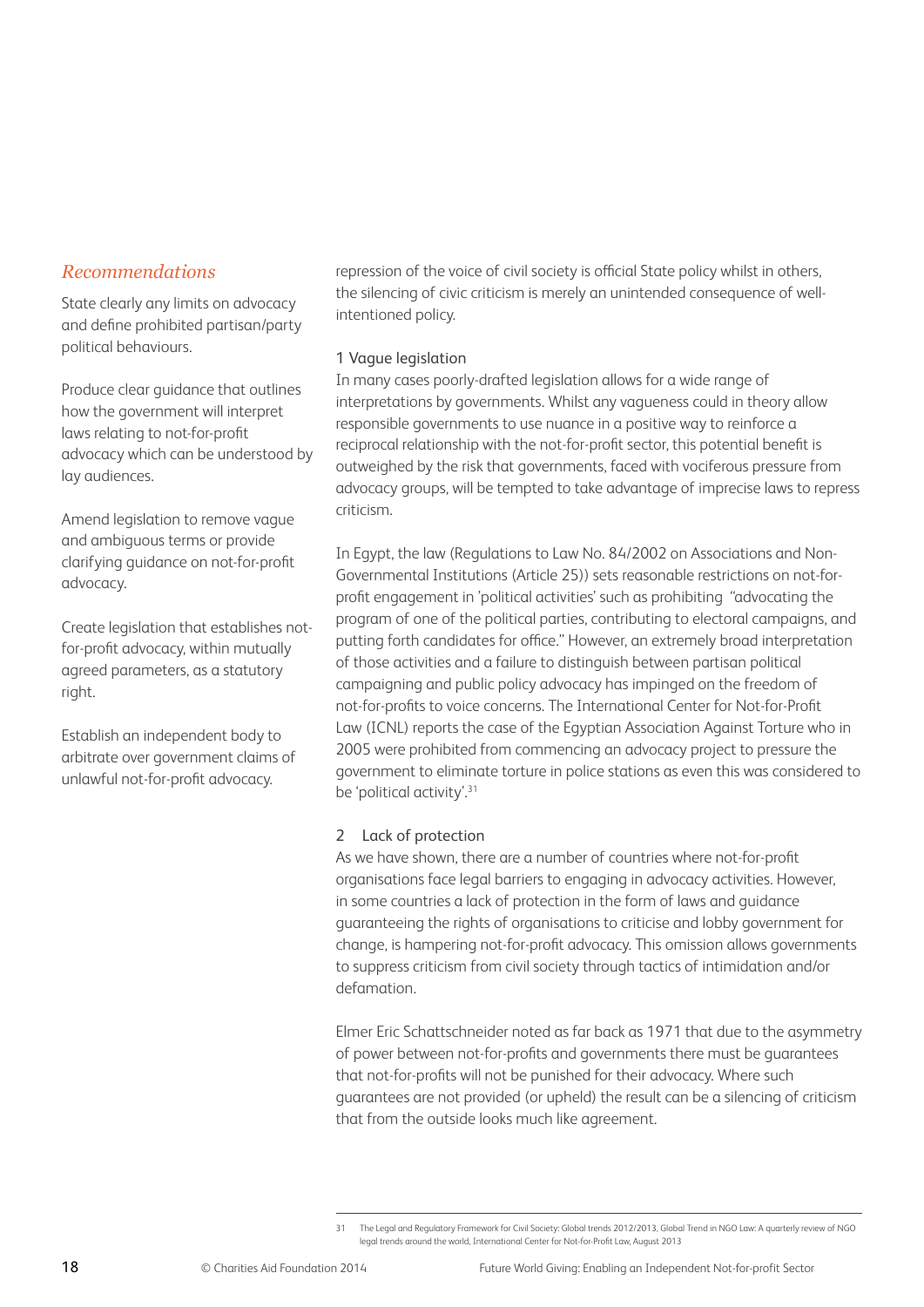*"People are not likely to start a fight if they are certain that they are going to be severely punished for their efforts. In this situation repression may assume the guise of a false unanimity."32* Elmer Eric Schattschneider

Examples of where there is a lack, of legislation that protects the right of notfor-profits to engage in advocacy, or failure to implement legislation that should ensure this right, include:

- Uzbekistan: there are no official barriers restricting speech or advocacy activity and not-for-profit organisations and individuals are both free, in theory, to criticize the Government. In practice, however, there are constraints on speech and advocacy. A lack of rights and freedoms for civil society have seen notfor-profits engaging in human rights activity or government monitoring, being subjected to harassment or even termination. The fact that these measure are extra-legal makes it difficult to plan advocacy with confidence that it will not be subject to state retaliation.<sup>33</sup>
- Venezuela: not-for-profits do not face any legal barriers to advocacy or political activities but in practice, organisations that criticise the government have faced informal, personal threats, pressure and excess scrutiny over donors, judicial prosecution of members, and public criticism in the media.<sup>34</sup>
- Uganda: there are no legal barriers or restrictions on the rights of not-for-profit organisations to engage in advocacy. However, the government has a poor track record of intimidating organisations that seek to promote human rights and democracy despite the fact that Article 29 of the Constitution guarantees every person the right to freedom of speech and expression.<sup>35</sup>

#### 3 Use of defamation law

Striking a balance between the need to facilitate a culture where wrongdoings are exposed in the public interest, but deliberate smears of a person's reputation are disincentivized is a challenge that all governments face. The long-term trend has been for governments to decriminalise defamation and allow cases to be settled through litigation. But whilst legislating to create a balance between protection and promoting freedoms of expression poses a challenge for policy makers, the challenge becomes one of objectivity when they come to apply it to themselves.

### *Recommendations*

Create legislation that establishes not-for-profit advocacy, within mutually agreed parameters, as a statutory right.

Establish an independent body to arbitrate over government claims of unlawful not-for-profit advocacy.

- 33 NGO Law Monitor: Uzbekistan, http://www.icnl.org/research/monitor/uzbekistan.html
- 34 Ibid

<sup>32</sup> Schattschneider, E.E. "The Semisovereign People". Wadsworth Cendage Learning: Boston, 1975

<sup>35</sup> The Legal and Regulatory Framework for Civil Society: Global trends 2012/2013, Global Trend in NGO Law: A quarterly review of NGO legal trends around the world, International Center for Not-for-Profit Law, August 2013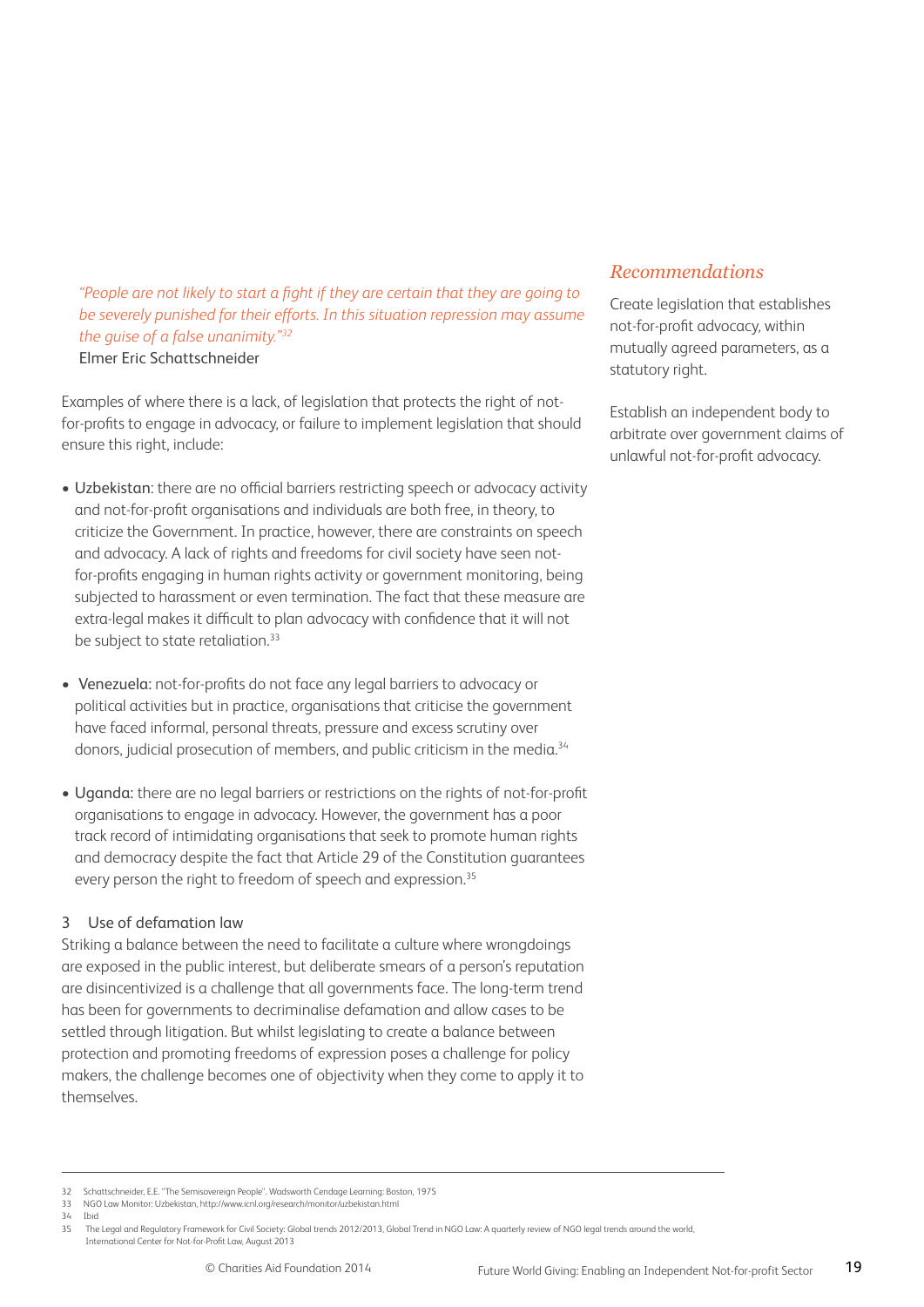In recognition of the importance of public criticism in holding government to account, many nations have ensured that government, and individuals in public office, cannot be defamed in the law., Unfortunately, however, the use of laws on defamation and misinformation to restrict criticism of government remains relatively common.

In many nations the criminalisation of defamation of government is effectively used to silence critics.

- In both Cambodia and Thailand it is possible to be charged with defamation against the government for advocacy which criticises policy. Given that in both countries defamation remains a criminal offence with a maximum penalty of 2 years imprisonment,<sup>36</sup> few not-for-profits feel able to take on the risk of speaking out against the State.
- In India, state and national governments have used criminal defamation legislation to curb the media and other critical voices.37
- In Algeria, laws were amended in 2001 to criminalize defamation of the president, the parliament, the judiciary, and the military and courts are subject to government pressure when adjudicating cases of libel and related offenses. Under the defamation provisions, it is a greater crime to offend the State or its representatives than it is to offend a private individual. $38$
- In Guinea, restrictive press legislation considers defamation and slander criminal offenses and permits the authorities to censor publications.<sup>39</sup>
- In Poland, defamation of public officials, the State, and constitutional institutions are criminal offences punishable by fines and up to two years in prison.<sup>40</sup>

In other nations, such as Pakistan and Greece, criminal cases of defamation of government are increasingly rare but remain legally possible.<sup>41</sup> However, the potential for such charges continue to act as a deterrent to advocacy. Decreasing numbers of criminal defamation cases do not necessarily point to a more enabling environment for not-for-profit advocacy. For civil society to find their voice the legal apparatus for punishing criticism must be removed in order to persuade not-for-profits that they are not risking the needs of dependent beneficiaries, as well as their own personal freedom.

Defamation of the government as a concept in law , along with other legal constructs that aim to raise the legal risk of publishing research − such as in Belarus where the dissemination of "dishonest" information is a criminal offence −undermines democracy. All information, even scientific research, only becomes accepted as accurate once it has been reviewed and challenged. That process, and any resulting conflict or consensus, is the basis on which democratic society thrives.

<sup>36</sup> Defending Civil Society: Second Edition, International Center for Not-for-Profit Law (ICNL) & World Movement for Democracy Secretariat at the National Endowment for Democracy (NED), World Movement for Democracy, 2012 37 Press Freedom Index, World Audit http://www.worldaudit.org/presstable.html#top

<sup>38</sup> Defamations Laws in Algeria, International Defamation Law Database, Kelly/Warner, http://kellywarnerlaw.com/algeria-defamation-laws/

<sup>39</sup> Press Freedom Index, World Audit http://www.worldaudit.org/presstable.html#top

<sup>40</sup> Defamation Laws in Poland, International Defamation Law Database, Kelly/Warnehttp://kellywarnerlaw.com/poland-defamation-laws/

<sup>41</sup> Press Freedom Index, World Audit http://www.worldaudit.org/presstable.html#top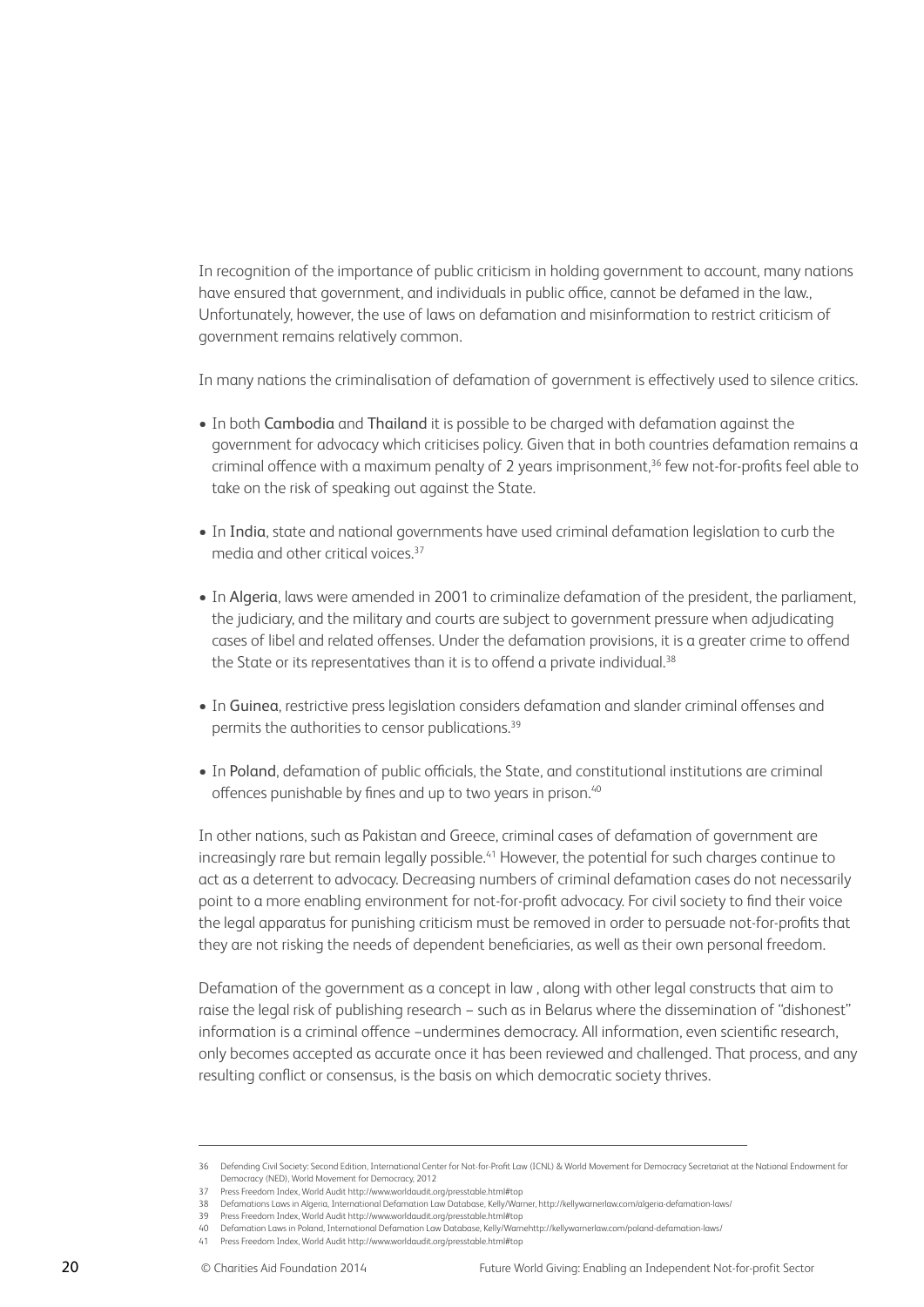The creative destruction of ideas allows for governments to be held to account for mistakes and pressured to make changes, or to gain the plaudits for achievements that have been independently verified. In addition, where a free market for data and ideas exists, those who consistently offer false or flawed information lose credibility. This organically creates an in-built incentive for quality and drives up standards. In stifling this process, governments are turning their back on a force for innovation and global competitive advantage.

#### 4 Barriers to foreign funding

As stated previously, funders in the traditional philanthropic centres of the developed world are increasingly moving away from implementing aid projects – which are increasingly being delivered by local organisations – to engaging in advocacy.

Observers of international trends in laws relating to civil society organisations have noted a counter trend to the general global advancement in civic freedoms that we have witnessed in the past generation. In 2009 the ICNL identified "Restrictions on NGO Public Policy Activities" as a "Global Trend in NGO Law"42. Since 2009 the trend has begun to pick up pace.

Addressing the United Nations Human Rights Council on May, 30, 2013 Maina Kiai, Special Rapporteur on the rights to freedom of peaceful assembly and association highlighted "increased control and undue restrictions"43 on funding, particularly foreign funding, as one of two key concerns (the other being freedom of assembly) as currently being "the most significant ones of his mandate". Mr Kiai was introducing the latest edition of ICNL's Global Trends in NGO Law report<sup>44</sup> which details recent and proposed laws in fourteen countries around the world which will limit access to foreign funds for not-for-profit organisations.

Examples of recent restrictions to foreign funding include:

• In Kenya, the Miscellaneous Amendment Bill 2013, published on October 30, will place a blanket cap on the proportion of funds that can be derived from foreign sources at 15 per cent of income.<sup>45</sup>

#### 42 Barred from the Debate: Restrictions on NGO Public Policy Activities, Global Trend in NGO Law: A quarterly review of NGO legal trends around the world, International Center for Not-for-Profit Law, November 2009

43 May 30, 2013, UN Special Rapporteur on the rights to freedom of peaceful assembly and association Maina Kiai presented his second thematic report to the United Nations Human Rights Council. As reported on the International Centre for Not-for-profit Law website http://www.icnl.org/research/trends/trends4-2.html

44 The Legal and Regulatory Framework for Civil Society: Global trends 2012/2013, Global Trend in NGO Law: A quarterly review of NGO

legal trends around the world, International Center for Not-for-Profit Law, August 2013

#### 45 Ibid

#### *Recommendations*

Ensure that the government cannot be defamed in the law.

Ensure that neither civil or criminal law holds sanctions for 'misinformation' that does not defame the reputation of an individual or organisation not engaged in government.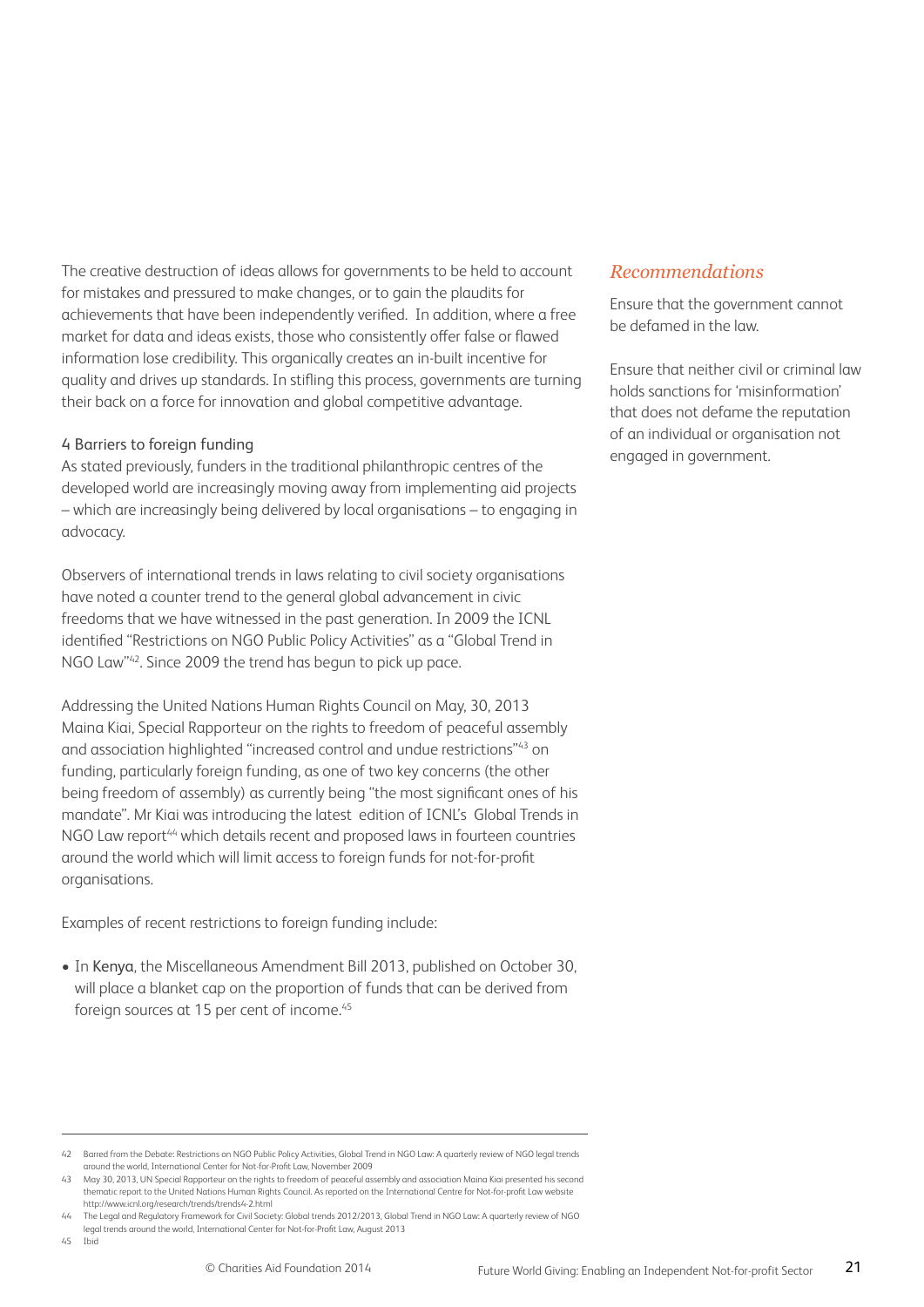- In Russia, a 2012 Federal Law46 is currently being implemented that will require any not-for-profit receiving foreign funds that engages in "political activities" to register as a 'foreign agent'. The lack of clarity on what constitutes "political activity" creates uncertainty for foreign funded not-forprofits who faced with being labelled as a foreign agent are likely .Though Russian officials have claimed the term 'foreign agent' is in fact a legally neutral term, others, including Nils Muiznieks, human rights commissioner for the Council of Europe claims "continuing use of the term 'foreign agent' in the legislation and practice in relation to NGOs would only lead to further stigmatization of civil society in the Russian Federation and will have a chilling effect on its activities."<sup>47</sup> Since March 2013 government officials have inspected over 2,000 not-for-profits in search of foreign agents.<sup>48</sup> In October 2012, Russia expelled USAID from the country, accusing it of meddling in politics.49
- In Turkmenistan a decree issued in January 2013 by President Gurbanguly Berdimuhamedov ordered the creation of a commission to supervise foreign funded "projects and programs" covering all not-for-profit organisations and their activities. The decree, 'On State Registration of Foreign Projects and Programs of Gratuitous Technical, Financial and Humanitarian Assistance and Grants' now means that to gain approval for a programme, donors and beneficiary organisations will have to navigate a prohibitively bureaucratic process involving twelve Ministries.<sup>50</sup>

The trend for regulation and legislation that suppresses not-for-profit advocacy stems from the fact that policy makers believe that the influence of foreign funders on not-for-profit advocacy could threaten state sovereignty. When trying to centralise power to the State, limiting access to foreign funds supporting organisations that campaign against government policy makes logical sense. There is an argument to say that foreign funds for organisations distort the civic culture of a nation and extend the hegemony of donor country culture over domestic values.

Thinkers on the subject of cross-border philanthropy often see the funding of human rights and environmental campaigns as progressing concerns that are shared by everyone. Whilst there may be widespread ethical agreement on the need to address a certain issues, the same consensus may not have been reached in all societies and we must be careful not to assume that all foreign advocacy is necessarily benevolent. Such assumptions may be blinding those in favour of unrestricted access in the funding of foreign not-for-profit advocacy to the potential for malevolent or at least culturally insensitive behaviour. As such we can judge how to balance the desire for liberalism against the need for protectionism by performing a simple thought experiment: Imagine if you can a hypothetical situation in which a global super-power arose with cultural values that you found abhorrent. Would you welcome the funding of not-for-profit campaigning organisations in your country from its wealthy donors and aid agencies without discretion?.

50 Turkmenistan: Ashgabat Closing Door on Foreign Donors? EUROASIANET, May, 2013 http://www.eurasianet.org/node/67011

<sup>46 &#</sup>x27;Introducing Amendments to Certain Legislative Acts of the Russian Federation Regarding the Regulation of Activities of Non-commercial Organizations Performing the Function of Foreign Agents'

<sup>47</sup> Quote from Nils Muiznieks, Russia should drop 'foreign agent' tag for NGOs: rights official, online article, Reuters, July 2013, http://www.reuters.com/article/2013/07/15/usrussia-ngos-idUSBRE96E0DK20130715

<sup>48</sup> The Legal and Regulatory Framework for Civil Society: Global trends 2012/2013, Global Trend in NGO Law: A quarterly review of NGO legal trends around the world, International Center for Not-for-Profit Law, August 2013

<sup>49</sup> Russia expels USAID development agency, BBC website, September 2012, http://www.bbc.co.uk/news/world-europe-19644897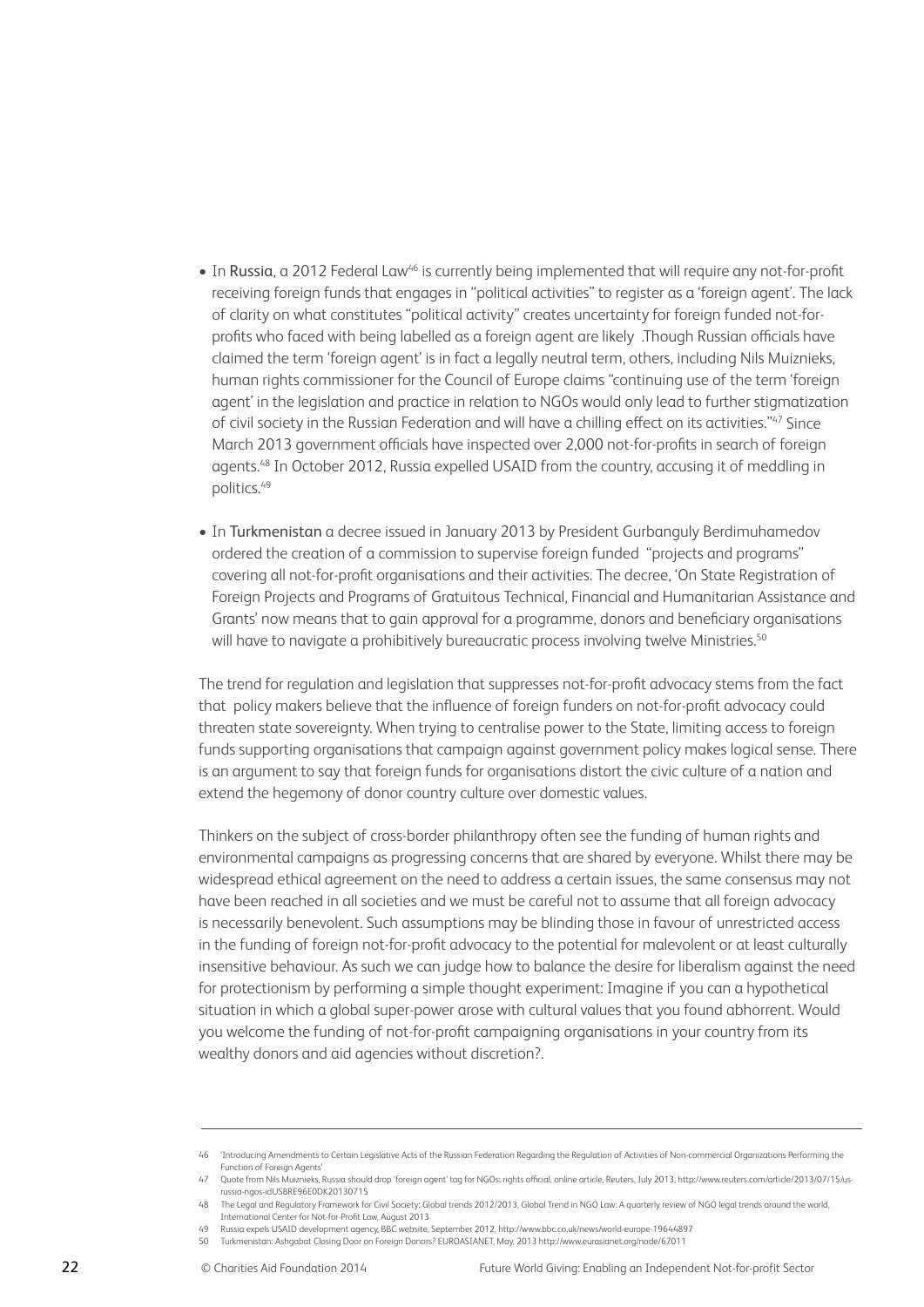As such, to advocate that foreign governments turn a blind eye to foreign funding would be an act of political narcissism. Rather, the international community should establish the expectation that governments lead a public conversation about what actions in not-for-profit advocacy are not deemed consistent with public benefit. Once this has been clearly defined through an open and transparent process it should be possible to create a legal and regulatory framework that works as well for large campaigning organisations funded from overseas as it does for small domestic organisations, without having to create a two-tier system or the problems associated with it.

The most compelling argument for a liberal policy regarding the funding of advocacy activities by foreign funders is that attempts to limit criticism by cutting off foreign funds to not-for-profits can have the opposite effect. As mentioned previously, the suppression of advocacy often leads to civic action which is even less desirable for governments than those which they seek to suppress. Margaret Keck and Kathryn Sikkink's boomerang model<sup>51</sup> provides a framework for understanding how transnational advocacy networks (TANs) develop as a result of the suppression of the advocacy of domestic civil society.

The model states that where not-for-profit organisations are prevented from engaging in advocacy through censorship, incarceration or violence they seek help from organisations operating abroad who do not face the same restrictions and/or risks. These external partners are able to raise the profile of both the barriers to advocacy and the issues which domestic not-for-profits were originally trying to raise. The resulting negative international attention can often be worse than the more narrowly-focussed domestic advocacy which would have occurred without government intervention. Contemporary examples are almost too abundant to mention but the fact that recent suppression of anti-homophobia campaigners in Sub-Saharan Africa has done more to raise the global profile of this issue than any domestic campaign could possibly have hoped to achieve provides a poignant example. As such, government efforts to inhibit domestic advocacy by not-for-profit organisations appear to be counterproductive.

If governments want to limit the disproportionate influence of foreign donors (which in theory could be a legitimate need) they should do so not by quelling advocacy generally or by targeting foreign funded organisations but by creating a legal and regulatory framework that prohibits, in the most specific terms, certain causes which are against the public interest. Indeed, an ongoing public conversation about what issues offend the basic principles which underpin society is a sign of a healthy civil society. Removing barriers to domestic advocacy may well have the effect of reducing the influence of foreign organisations and donors as domestic not-for-profits no longer need to seek help from abroad to have their voice heard.

#### *Recommendations*

Collaborate with international partners to agree common freedoms for not-for-profit advocacy.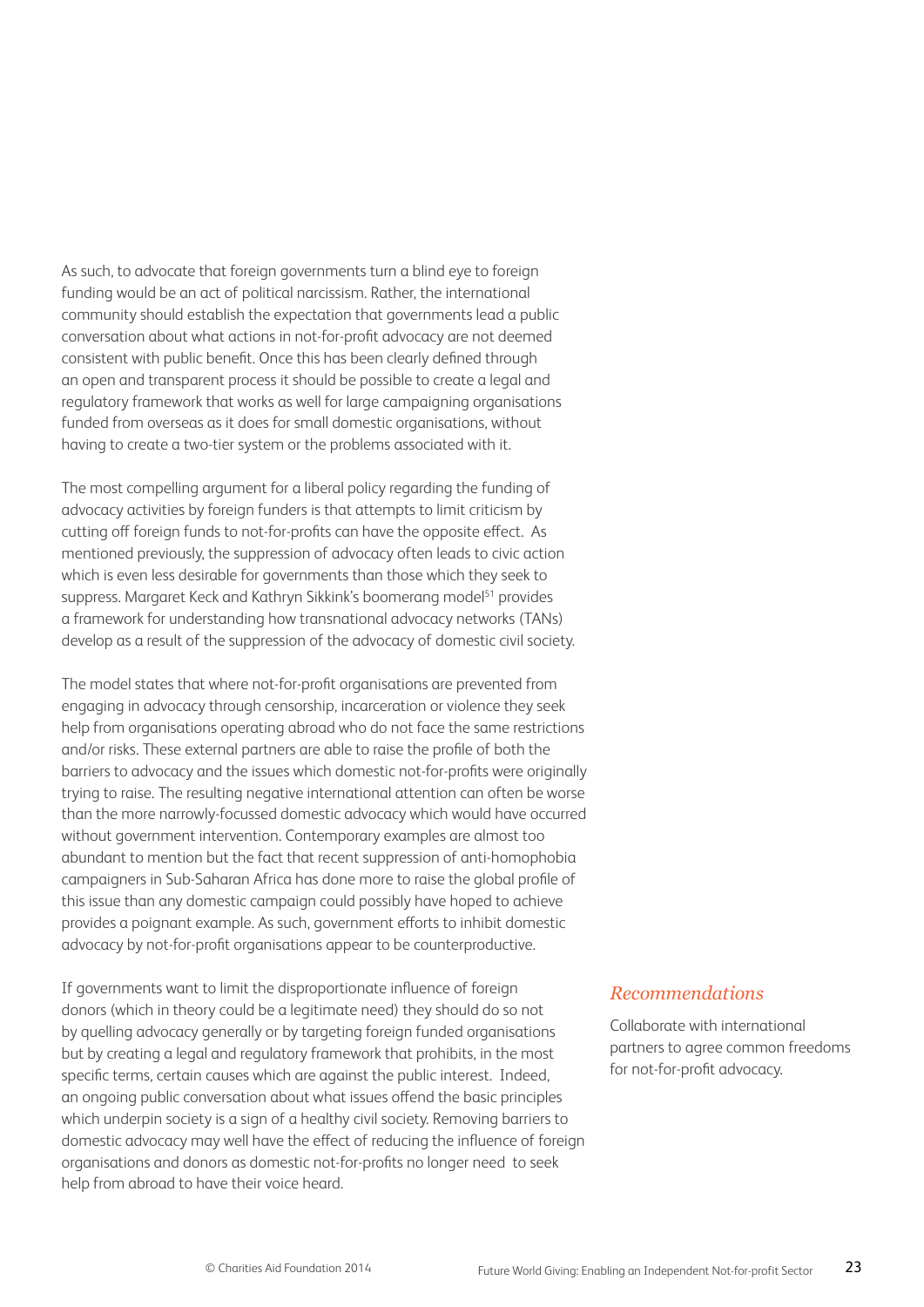Governments in net-donor countries could act to challenge the perception by net-beneficiary country governments of hypocrisy with regard to advocacy. By ensuring that organisations operating abroad comply with domestic advocacy rules in their actions overseas, net donor nations could set an important precedent that not-for-profits should not engage in political advocacy abroad that they would not be comfortable with in themselves.

#### **Under- regulation of not-for-profit lobbying**

Whilst the global trend in the regulation of advocacy − particularly in relation to the electoral process − has been for heavy handed and regressive policies that suppress the freedom of speech of not-for-profits, it is important to recognise that under-regulation can also damage the reputation of the sector. It should be recognised that when checks on the campaigning of not-for-profits are insufficient, this can open up the potential for party-affiliated political lobbying and the appropriation of philanthropic language for the pursuit of vested political interests.

In recent years the political activities of organisations categorised as 501(c) (4) by the Internal Revenue Service (IRS) in the USA have been the subject of scrutiny and controversy. These organisations are not perceived by the public as in any way charitable and donors to 501(c)(4) organisations do not receive tax benefits. However, 501(c)(4) organisations are nevertheless not-for-profits and receive tax exemption.

With origins dating back to the Revenue Act of 1913 the 501(c)(4) category is thought to have been devised to empower organizations which could not qualify as charitable, educational, or religious, but whose activities somehow benefited the general public.<sup>52</sup> 501(c)(4) organisations are required to be primarily engaged in "social welfare" activities but they may engage in political campaigns on behalf of or in opposition to candidates for public office provided that such intervention does not constitute the organization's primary activity.<sup>53</sup> This has been interpreted to mean that political activities must account for less than 50 per cent of expenditure, though whether this definition was envisaged by authors of the earlier rulings is unclear. Crucially, this enables 501(c)(4) organisations to engage in party political lobbying does not limit them to advocacy on issues which are directly relevant to their stated cause in the same way that charitable not-for-profits in the USA are.

Over time, successive rulings have loosened constraints on the ability of these organisation to engage in political advocacy<sup>54</sup> without providing commensurate checks and balances. The loosening of political advocacy rulings combined with the ability to solicit anonymous donations has led to the increasingly

#### *Recommendations*

Expect not-for-profits to comply with domestic laws and guidance when operating abroad.

<sup>51</sup> Keck. M. E & Sikkink. K, Activists Beyond Borders: Advocacy Networks in International Politics, Ithaca and London: Cornell University Press, 1998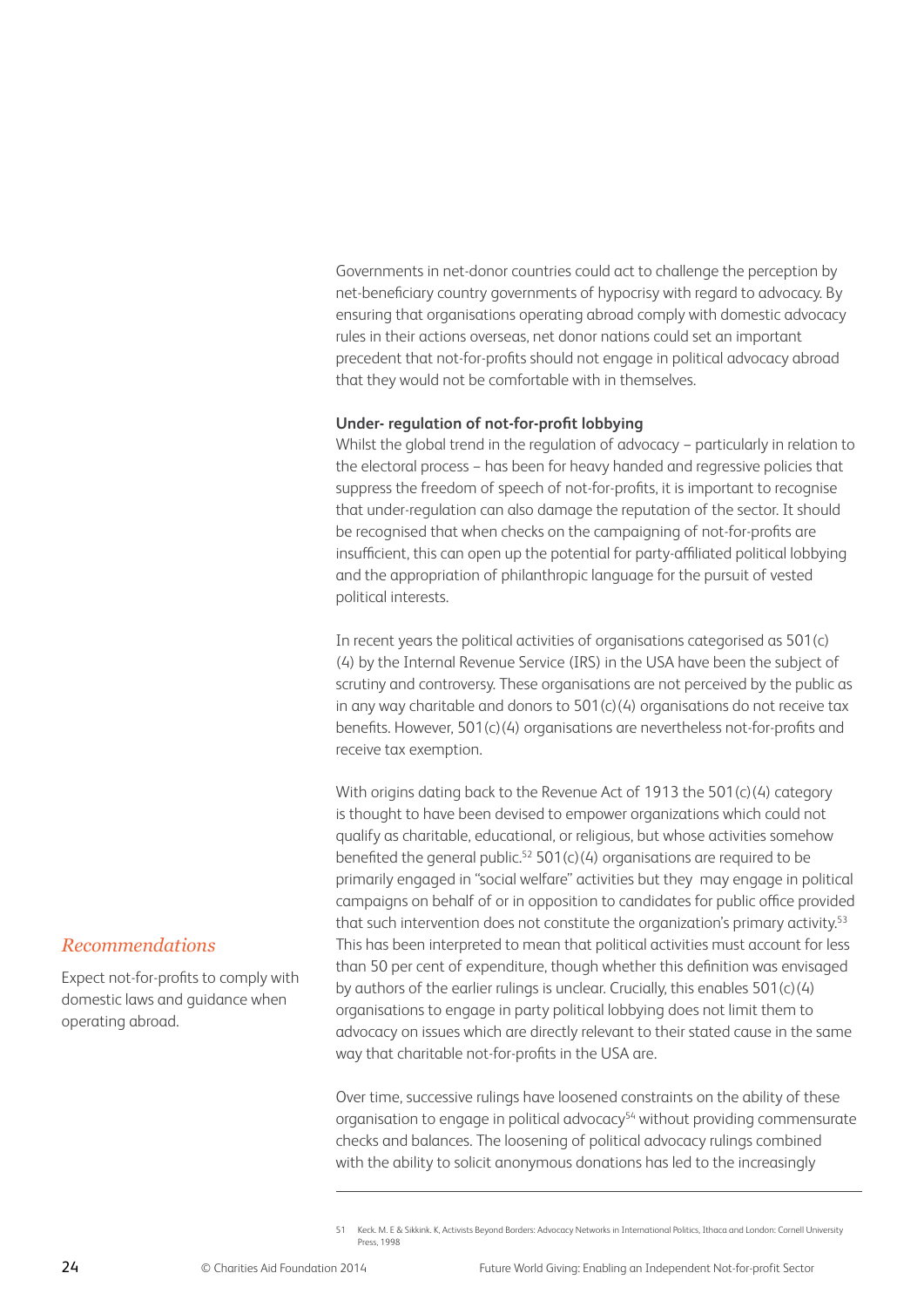widespread use of 501(c)(4) organisations as funding vehicles for party political campaigning as they allow donors to contravene the principle that donors to political campaigns should be named. Set against the controversy around the political activity of so called Super PACs, (independent expenditure-only committees) which are required to disclose donors, it seems clear that a lack of transparency in 501(c)(4) political spending has obscured public understanding of the size of their role. Contrary to public perception, spending by 501(c)(4) in the 2010 Presidential election campaign outstripped spending by Super PACs by a 3-2 margin. 55

The Centre for Responsive Politics reports that spending by 501(c)(4) organisations increased from \$2.6 million in the 2004 presidential election to well over \$300 million in the 2012 election.<sup>56</sup> Organisations have been able to increase the proportion of funds that they allocate to political campaigning by exploiting the vagueness of the political lobbying rules. One way that organisations have done this is by making grants to other lobbying organisations which are not counted in their own financial reports as contributing towards their political lobbying expenditure. Crossroads GPS, a conservative 501(c) (4) organisation donated \$26.4 million to Americans for Tax Reform in 2012 - who subsequently increased their political lobbying expenditure - but did not count that donation as contributing to its lobbying expenditure.<sup>57</sup> Noting the rise in political lobbying expenditure, in 2010 the IRS withheld a number of applications for tax-exempt status. The Treasury Inspector General for the IRS later found in favour of conservative groups who complained they had been unfairly targeted whilst others have claimed similar targeting of liberal groups.

The failure to provide unambiguous guidance on the political advocacy of 501(c)(4) organisations has allowed a form of not-for-profit to develop which is understood by the public to exist for the purpose of supporting a political figure, movement or party – even if, on paper, it professes to support social welfare. Subsequent attempts to rectify the situation have only served to further the perception that the regulatory system is politically skewed and have undermined the extent to which the public see not-for-profits as independent from the State and from party politics. As of January 2014 proposals to set fixed limits on 501(c)(4) spending on political lobbying and tie up loopholes in the regulation are open for consultation.

- 53 Reilly J. R, Allen B. A. B, Political Campaign and Lobbying Activities of IRC 501(c)(4), (c)(5), and (c)(6) Organizations, Exempt Organizations-Technical Instruction Program for FY 2003, Inland Revenue Service, 2003
- 54 Gershman. J, The History of the 501(c)(4) Exemption, Law Blog, The Wall Street Journal, 2013 available at http://blogs.wsj.com/ law/2013/11/26/the-history-of-the-501c4-exemption/
- 55 Nonprofits outspent super PACs in 2010, trend may continue, Joint investigation by the Center for Public Integrity and the Center for Responsive Politics, June 2012,
- http://www.publicintegrity.org/2012/06/18/9147/nonprofits-outspent-super-pacs-2010-trend-may-continue
- 56 Data taken from the Centre for Responsive Politics website at http://www.opensecrets.org/outsidespending/nonprof\_summ.php 57 McKinnon. J. D, Mullins. B and Catan. T., IRS Moves To Restrict Nonprofits' Politicking, The Wall Street Journal, November, 2013 http://online.wsj.com/news/articles/SB10001424052702304465604579222110598111076

#### *Recommendations*

Where fixed limits on political advocacy expenditure are in place, require the grant making organisation to declare how the funds are to be used and to report funds used for political lobbying.

Ensure that regulation clearly distinguishes between advocacy that addresses issues relevant to the stated cause of a not-for-profit, and the support of a political figure, movement or party.

<sup>52</sup> Laura, Chisolm B. Exempt Organization Advocacy: Matching the Rules to the Rationales, Indiana Law Journal: Vol. 63: Iss. 2, Article 1. 1998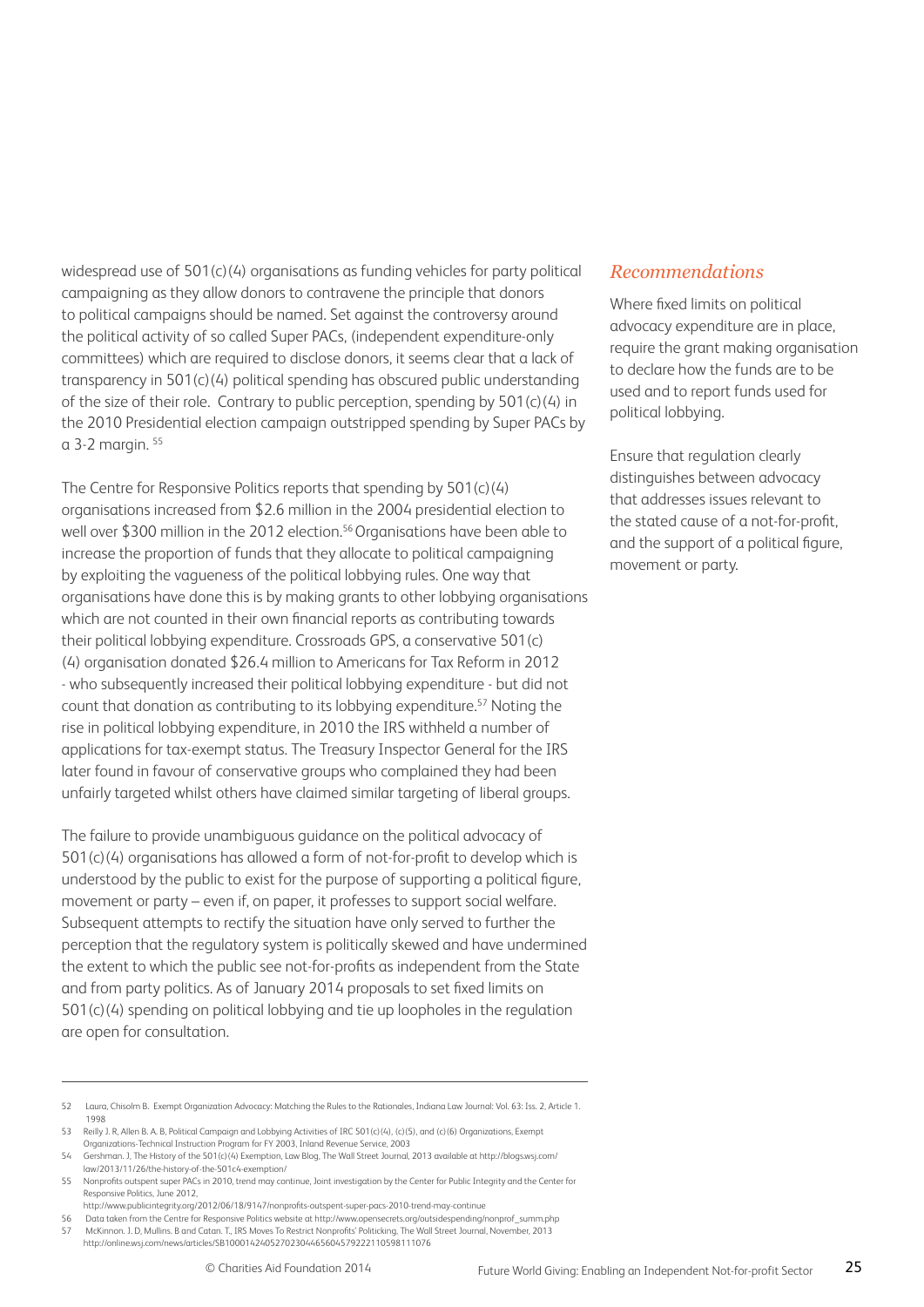## *Financial independence*

#### *Recommendations*

Where fixed limits on political advocacy expenditure are in place, require the grant making organisation to declare how the funds are to be used and to report funds used for political lobbying.

Ensure that regulation clearly distinguishes between advocacy that addresses issues relevant to the stated cause of a not-for-profit, and the support of a political figure, movement or party.

Independence for not-for-profits, as for individuals, means the freedom to manage their own destiny. As for any organisation, the ability to determine how resources are put to use requires the freedom to plan for a sustainable and prosperous future whilst retaining the flexibility to adapt to changing circumstances. But in an era of globalisation and economic liberalism, the boundaries of the state are becoming increasingly blurred. This has led to public financing models that increase the risk of jeopardising the financial independence of not-for-profit organisations.

With public institutions acting increasingly as commissioning bodies and public services being provided through contracts not-for-profits must adapt. Where not-for-profits are able to bid for, win, and deliver public contracts by demonstrating their social value there are benefits to all. However, if not-forprofits are treated as mere service providers by governments there is a danger that their independence, both in reality and in the eyes of the public, could be damaged. As such, governments must implement policies which guard against the erosion of the very qualities which make not-for-profit organisations an essential part of the fabric of civil society.

#### **Government funding**

Governments have funded not-for-profit organisations for almost as long as they have been a feature of civil society. In Victorian Britain, charities that were deemed to be delivering valuable services or to have particular expertise often attracted grants from the state. The success of these projects have had an indelible impact not only on the development of the not-for-profit sector in the United Kingdom, but on the nature of public service. However, in recent years the public funding of not-for-profits in the UK and worldwide has increased in frequency and formality.

The spread of liberal economic policies since the 1980s, but particularly over the past two decades, has led many governments to decentralise. This process has often resulted in the transfer of State-owned assets and services to private companies. However, in the case of some of those assets, and particularly in the case of public services at the local level, governments often see delivery of public services through funding not-for-profit organisations as a preferable option.

As detailed in the previous report of the Future World Giving project – *Building Trust in Charitable Giving* – not-for-profit organisations generally enjoy higher levels of public trust than companies. According to Edelman's global Trust Barometer<sup>58</sup> 63 per cent of those surveyed trusted not-for-profits compared

<sup>58</sup> Trust Barometer, Edelman http://www.edelman.com/insights/intellectual-property/trust-2013/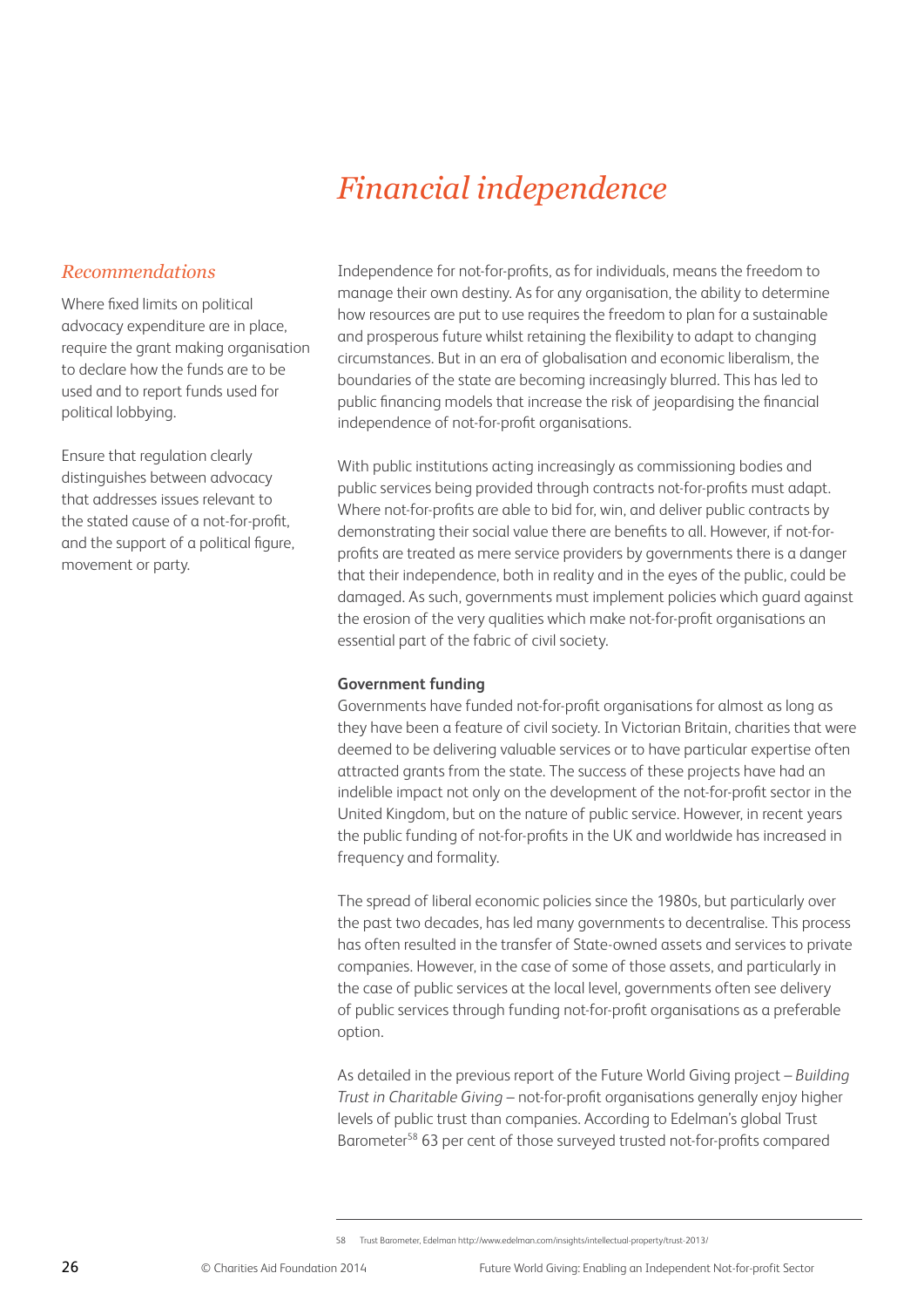to 58 per cent for businesses, 57 per cent for the media and 48 per cent for governments. Ideological positions aside, it is clear that funding not-for-profits to deliver services is, on paper at least, an attractive option politically.

Indeed, as well as being a more politically saleable, governments are increasingly attracted to the unique qualities that not-for-profits posses. High levels of trust are often gained by not-for-profit organisations from years of working within communities, and in many cases staff and volunteers are drawn from the same communities as their beneficiaries, giving them a deep understanding that adds value to service delivery. A charitable mission drives not-for-profits to continually improve in pursuit of a goal that is in the public benefit, without the need for profit. This can result in high levels of service and efficiency alongside associated, but often intangible environmental and social benefits – often characterised by the phrase 'social value'.

Government funding for not-for-profits can offer value for taxpayers and beneficiaries. But receiving funds from government can, unless checks and balances are in place, result in an organisation ceding more influence to the government and further skewing the already asymmetrical power balance between civil society and the State. According to ICNL, not-forprofit organisations in Sudan that support the ruling government enjoy "full government backing, including funding, customs exemptions on imports, and participation in government activities, including accompanying official delegates on travel to regional and international events".59 In contrast, those organisations who voice criticisms of government are often "harassed, threatened, and closed down if they voice a position contrary to government views".

In many nations there has been a decisive shift in the way that governments fund not-for-profits in recent years. Whereas public money has traditionally been allocated in the form of grants with activities to be undertaken being negotiated on an ad-hoc basis, increasingly institutions of the State are moving to a commissioning model in which not-for-profits bid for and deliver contracts. Whilst such funding practices are not intrinsically damaging for not-for-profit organisations, the wholesale move from grants to contracts without due consideration of its effect on civil society has potentially serious, if unintended, consequences for the independence of civil society.

#### *Recommendations*

Create statutory guidance preventing the practice of awarding or withholding public funds based on the public support or criticism of government policy by not-for-profits.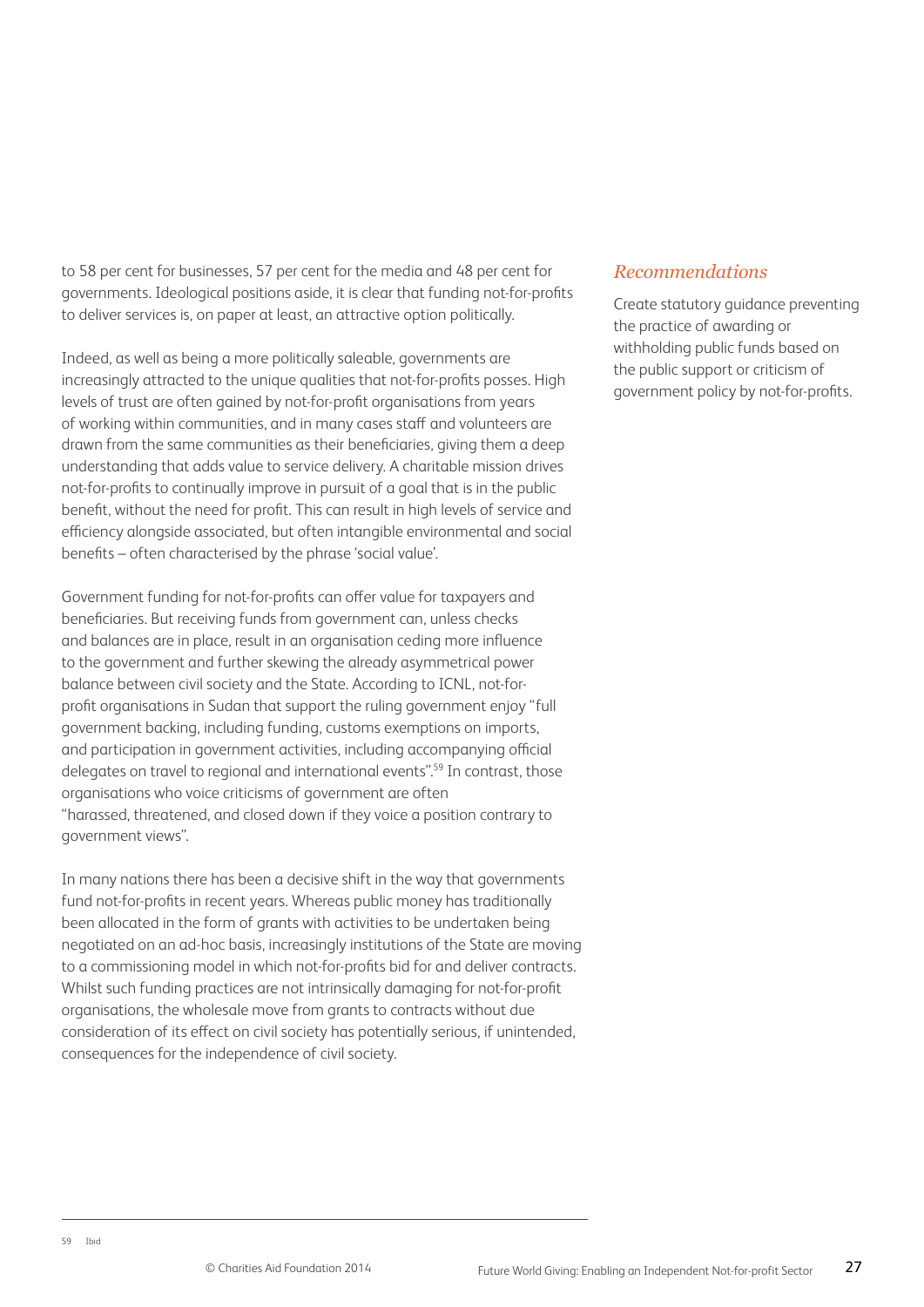#### *Recommendations*

Require commissioners to undertake analysis of best available providers to establish if grants would be more suitable for funding desired outcomes.

Talk to not-for-profits and social investors before putting contracts out to tender to increase preparation time.

Set a minimum time period for the tendering process in public contracts and introduce targets for public bodies for meeting this standard.

Create a range of financial tools to help not-for-profits to be competitive in the public commissioning process.

Allow organisations to put together joint bids for contracts or bid for a portion of the work where appropriate to open up funding for smaller organisations.

Contracts can put not-for-profits in an untenable situation due to the expectation that the organisation bidding for a contract will take on the financial risks resulting from overspend, missed targets or legal challenges. Most organisations do not have the scale required to be able to accept such risks and even those that do might see taking risks that could ultimately result in failure to help beneficiaries as irresponsible.

In the UK, the move to contracting has attracted particular concern in light of recent government initiatives to commission some services on a "payment by results" basis. Contracts that will only release funds if and when targets have been met, require delivery organisations to take on start-up costs from their own reserves with no guarantee of payment. As a result many contracts are won by large companies and not-for-profit organisations can only get involved as sub-contractors. In 2012 Charities Aid Foundation called for commissioners to ensure that contracts contain an appropriate mixture of up-front funding and subsequent success-contingent payments. CAF also recommended that length of the bidding process be extended, in order to allow more time for sociallymotivated investors to assess risk and raise capital in support of not-for-profits bidding for contracts.<sup>60</sup>

Governments should also consider innovative approaches to funding capacity building in not-for-profits that deliver high quality services and contribute additional social value but do not meet the pre-qualification requirements for bidding for public contracts. Funding models which provide money up front for not-for-profits to be deducted from future payments would be a financially neutral option whilst the financial case for capacity building grants would be strengthened by taking the wider social and environmental benefits of not-forprofit providers into account in the commissioning process.

The not-for-profit sector in the UK has raised further concerns about the prevalence of so-called "gagging clauses" in contracts. These prohibit organisations that are in receipt of contracts from criticising the contracting body. In its annual review, the UK Panel on the Independence of the Voluntary Sector found that self-censorship was increasing because of "the fear of loss of funding, and loss of capacity because of the move to restrictive contract funding" and that "...direct censorship is also occurring through 'gagging clauses' in government contracts." Such clauses amount to a co-opting of civil society by the State and an emasculation of not-for-profit advocacy by stealth.

For the most part, citizens are supportive of not-for-profits to delivering key services. Fig. 2 shows that in all 16 countries surveyed by Globescan, a majority of people support the delivery of services like education and health care, even in

<sup>60</sup> Funding Good Outcomes: Using social investment to support payment by results, Charities Aid Foundation, 2012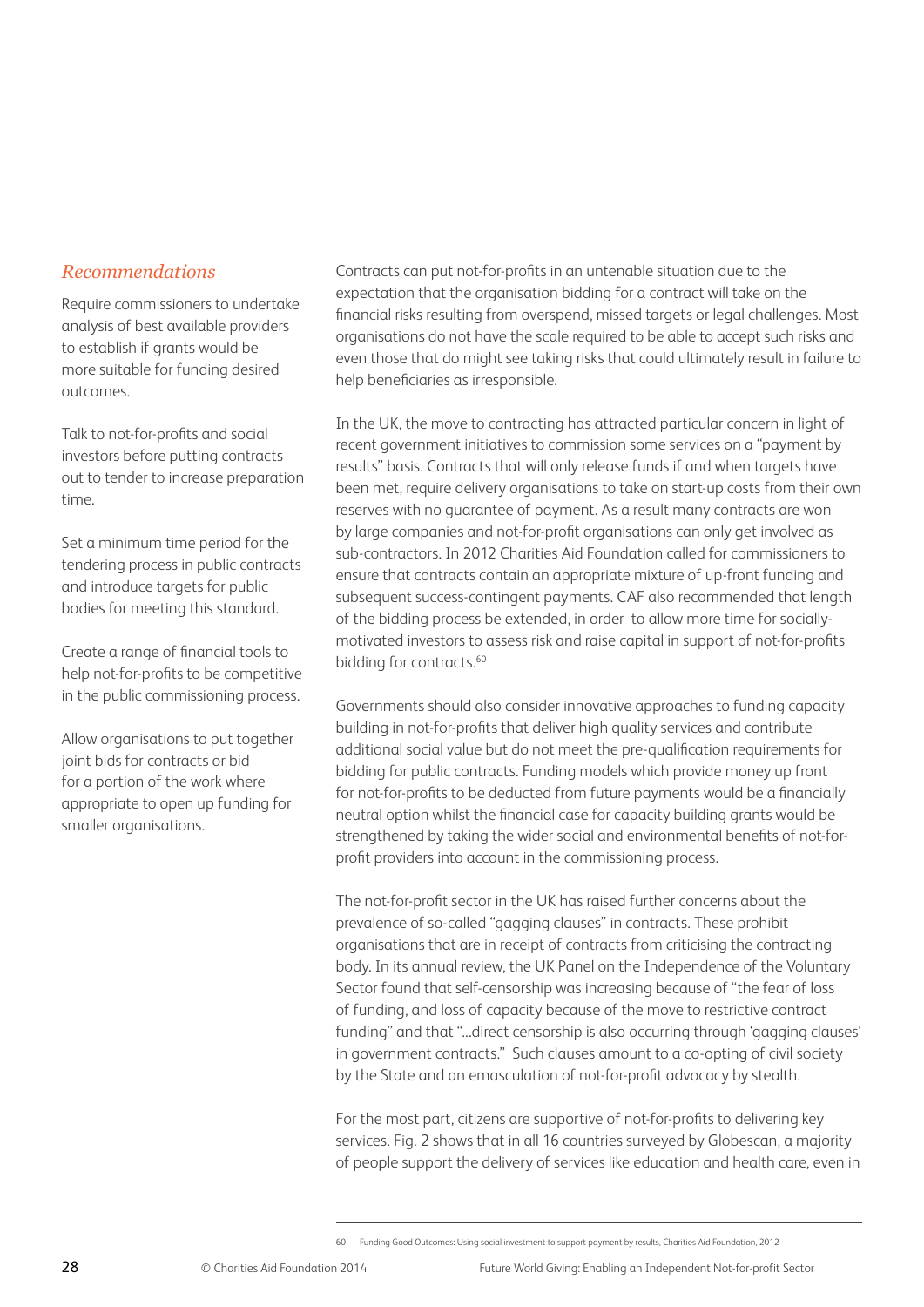countries where those services are currently provided by the State. Furthermore, the majority of citizens in each country were comfortable with the idea of not-for-profits working with companies to help solve environmental and social issues. But while the public might not oppose the idea of cross-sector funding for services, that does not mean that it doesn't affect how they perceive not-forprofit organisations.

Our attitudes to charitable giving are much more complicated than is often assumed, as has been revealed by academic study. The much-vaunted truism that no act of charity can be truly altruistic because the sense of wellbeing resulting from a generous act is its own reward has been updated to provide more utility in assessing donor perceptions to the changing relationship between not-for-profits and the State.

Most donors believe that they are motivated by pursuit of a cause and resist the notion that they derive benefit from giving. Indeed, in many nations people avoid talking about their charitable giving for fear that it will be perceived as a ploy to gain social advantage. However, given that talking about charity to peers has been shown to increase charitable giving, a person committed to the best outcome for beneficiaries would be as open as possible about their generosity. This neatly articulates the conflicting motivations that drive donor behaviour; people value the feeling that their giving is benevolent highly enough that they are willing to give in less impactful ways to preserve it.

A minority of donors exist at the philosophical poles. Whilst many would selfidentify as philanthropic "consequentialists"  $62 -$  those who are solely focused on the outcomes of their donations, most can be placed along a sliding scale between consequentialism and "virtue ethics". Virtue ethics – the belief that the right act is the one that a virtuous person would choose – is crucial for understanding donor attitudes to government funding and sub-contracting of not-for-profit organisations. Even if it can be shown that not-for-profits that adapt to be able to deliver contracts for the government are more effective in delivering for beneficiaries than traditional forms of organisation, some donors may feel that the process is less virtuous. Put simply, signing a contract with governments or companies can be perceived by donors as a "Faustian pact" that damages the integrity of not-for-profits.

#### *Recommendations*

Create Statutory guidance that prohibits all public institutions from inserting "gagging clauses" into contracts involving not-for-profits.

62 Ord. T, Consequentialism and Decision Procedures, University of Oxford, 2006

<sup>61</sup> Independence Under Threat: The voluntary sector in2013, The Panel on the Independence of the Voluntary Sector, 2013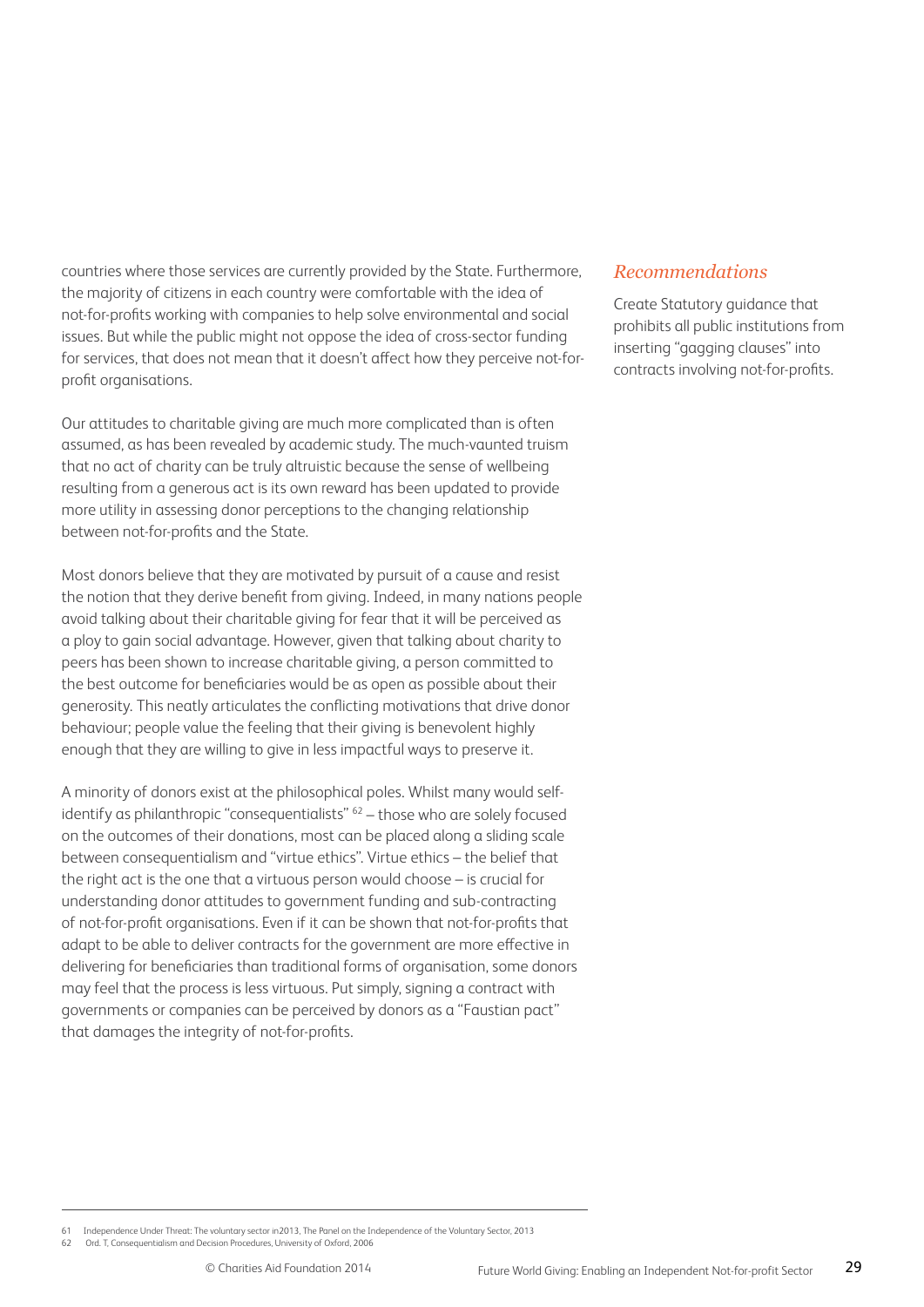

#### **Figure 2 Public support for not-for-profit organisations delivering social services and working with companies**

Percentage (%) of population in support

#### *Recommendations*

Allow not-for-profit organisations carry financial reserves into the next financial year.

Produce guidance which explicitly states the importance of financial reserves in mitigating the risk of reduced funding.

#### **Financial management**

Financial independence is about more than just access to resources. The ability of not-for-profits to manage their own assets as they see fit is an aspect of independence that is often overlooked in the analysis of international not-for-profit law. The freedom to manage assets and risk is fundamental to establishing the kind of sustainable planning that can bring about positive outcomes for beneficiaries. In addition, organisations that can demonstrate effective and efficient financial management can gain credibility with donors. In this way, empowering not-for-profits to manage their own finances as they see fit can drive a more sustainable and financially accountable civil society.

One area of financial management where it is particularly important for notfor-profits to have autonomy is the ability to maintain financial reserves. Sadly, some governments have seen fit to legislate to restrict the ability of not-forprofits to carry financial surpluses over into the next financial year, based on the misguided logic that this reduces the risk of financial mismanagement. Ironically, rather than reducing such risks, such a policy forces not-for-profits into spending money in an un-strategic manner and prevents them from being able to increase capacity or manage risk.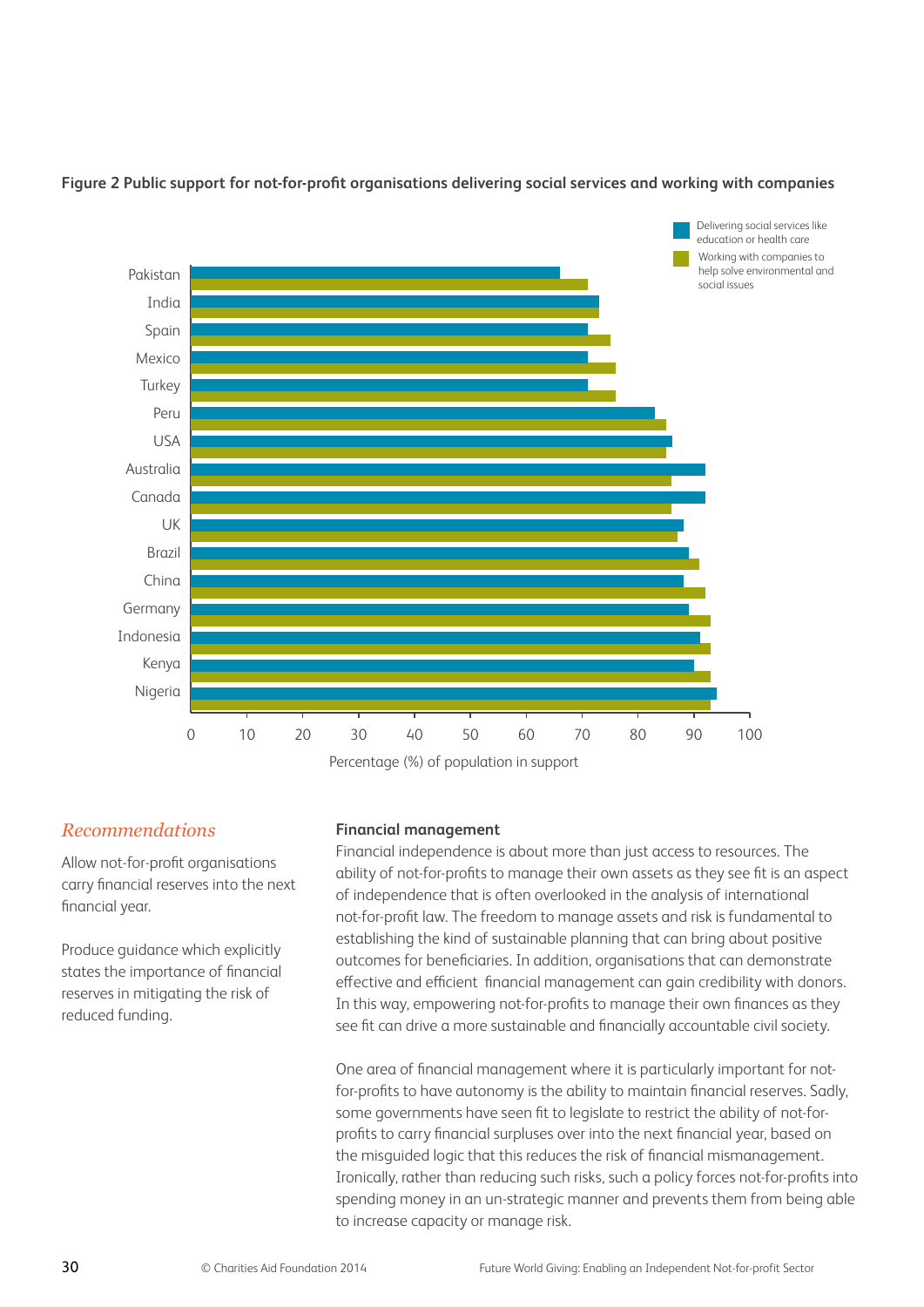The effective financial governance of not-for-profit organisations requires an ability to balance complex and often competing objectives. Trustees may feel that they are ultimately accountable to donors and beneficiaries, and given that both groups would desire maximum efficiency from donations, this creates a requirement for any investments to be placed where they will earn maximum returns. This pattern of thought often outweighs what should be an equally compelling concern; the reputational risk of investments.

Not-for-profits are rightly judged by the impact that they have in pursuit of their stated cause. Donors are increasingly willing to scrutinise the investments held by not-for-profits to screen out those organisations whose financial management is not consistent with either their personal moral framework, or the stated mission of the not-for-profit. In extreme cases, as seen in December 2013 in the UK, the investment policies of not-for-profit organisations can be publicly challenged, leading to the diminishment of their moral legitimacy. An episode of the BBC investigative documentary programme *Panorama*, entitled "All in a Good Cause"<sup>63</sup>, claimed that Comic Relief, a large UK grant making registered charity, held considerable investments in the tobacco and arms industries. This controversy led Comic relief to issue a series of rebuttals and explanations to its donors and supporters.

Rather than adopting a laissez-faire approach to the financial management of not-for-profit organisations, governments that want to support the development of a sustainably-resourced civil society should make non-intervention part of a public-facing policy agenda. Whilst this might seem like a subtle distinction, it is in fact an important one. Not-for-profits, subject to competing obligations, should be empowered by government to treat their financial activities in the same way they treat all of their other charitable activities. In other words, governments should make it clear that trustees can legitimately forgo the greater returns offered by a given investment – which is not to say that ethical investments do not perform well - in order to pursue an investment policy which is consistent with its charitable mission. In the United Kingdom for example, specific codes of guidance from the Charity Commission permit trustees to "decide to invest ethically, even if the investment might provide a lower rate of return than an alternative investment".64

In our role as a provider of investment vehicles for not-for-profits, CAF has noticed a significant increase in the demand for ethically-screened investment products.65 More research is required to establish the strength of donor concern in this area, but trustees should certainly have the freedom to choose when

#### *Recommendations*

Enable not-for-profit organisations to treat investments as charitable activity and pursue investments which are consistent with their charitable mission.

<sup>63</sup> All in a Good Cause, Panorama, British Broadcasting Corporation. Broadcast in the United Kingdom on December 10, 2013 on BBC One 64 Charities and investment matters: a guide for trustees (CC14), Charity Commission, https://www.charitycommission.gov.uk/ publications/cc14.aspx#c3

<sup>65</sup> How to invest ethically as a charity, Voluntary Sector Network, Guardian, Jan 2014, http://www.theguardian.com/voluntary-sectornetwork-caf-partner-zone/how-to-invest-ethically-charity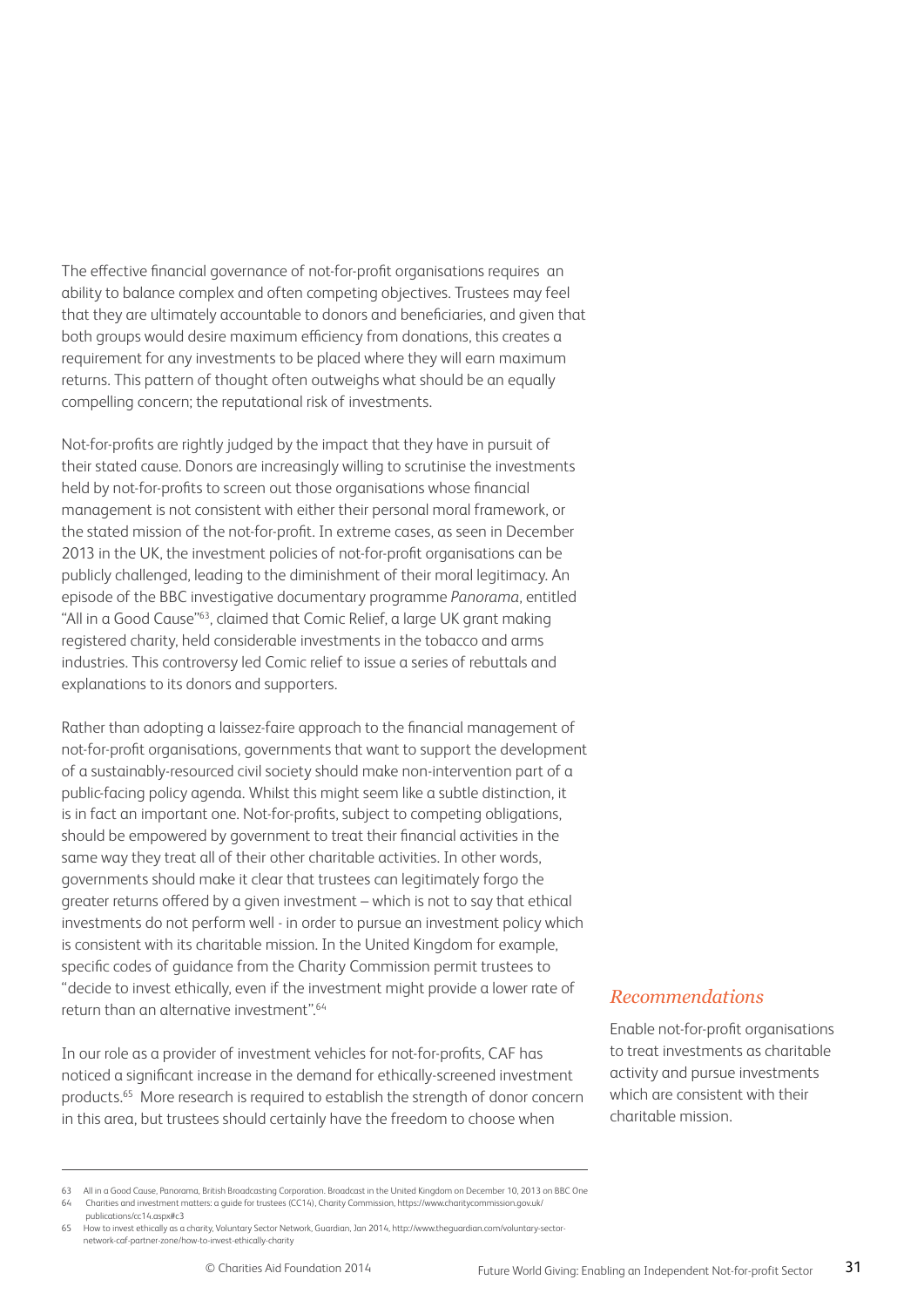#### *Recommendations*

Require organisations receiving full or partial tax exemption to publish financial accounts.

Where regulators require not-forprofits to provide financial reports they should publish those reports in a publically accessible and searchable format.

Organisations not receiving tax exemption should be encouraged, but not required to provide financial reports to be published by government in a publically accessible format.

Create a publicly accessible platform for not-for-profits to disclose details of their investments. managing the future risk of donor scrutiny of investment policies. Regulators may want to consider creating a platform for not-for-profits to voluntarily disclose details about their investments, enabling donors to more easily screen for undesirable assets held.

As stated in the Future World Giving report, *Building Trust in Charitable Giving*, it is legitimate for regulators to require not-for-profit organisations receiving tax exemptions or reductions, to publish their financial accounts on an annual basis. Providing that regulators ensure that these accounts are made publically available in an accessible format, this can have the dual effect of helping organisations to earn public trust, whilst improving standards of financial governance. In nations where not-for-profits do not receive any level of tax exemption, governments should provide a space for the voluntary disclosure of financial accounts for this reason.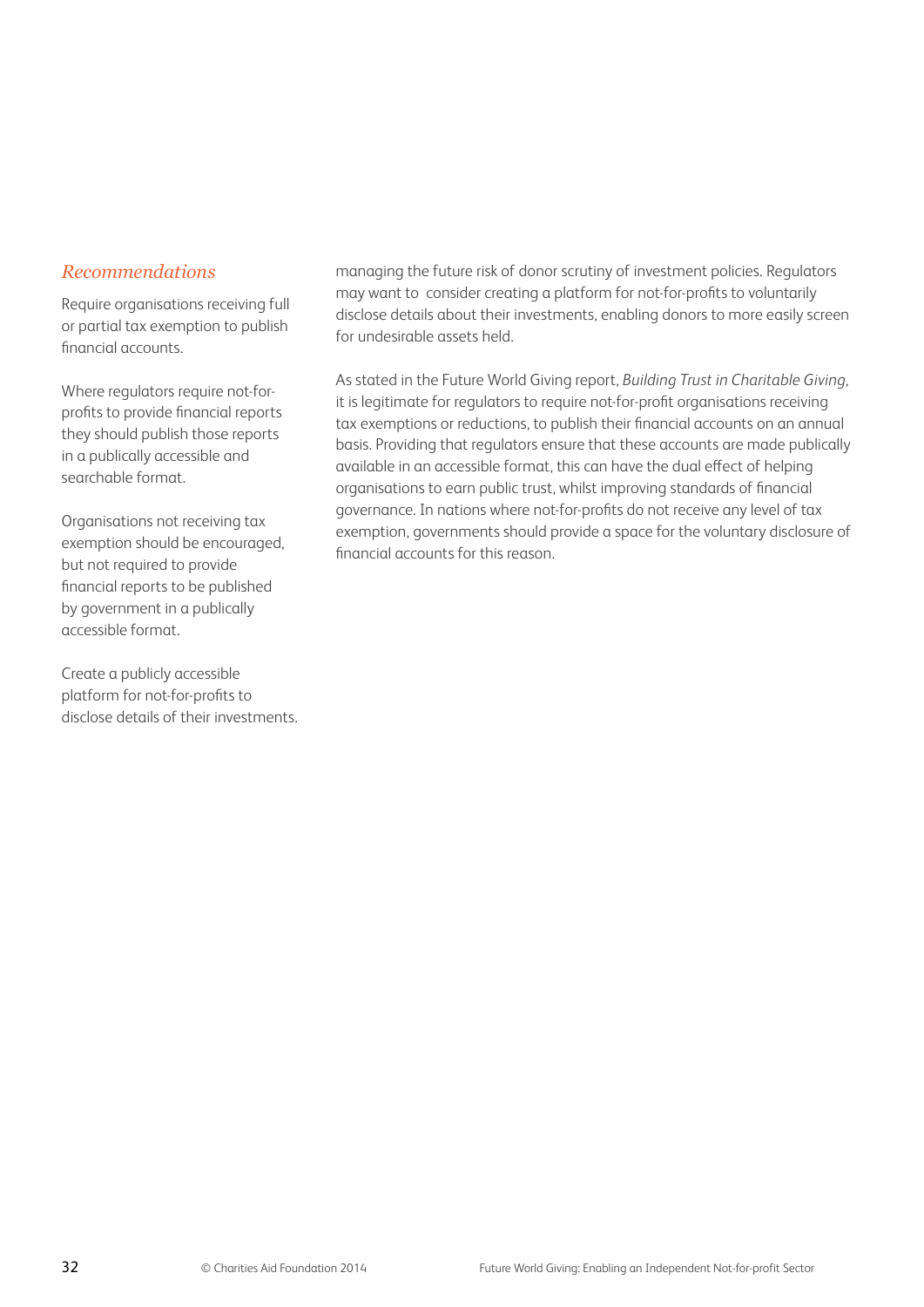### *Creating a mutually beneficial relationship between the state and civil society*

We have seen that the relationship between not-for-profit organisations and the State is complex. The independence of not-for-profits is crucial in order for them to be able to operate effectively within the public sphere, linking disenfranchised people and new ideas to the State and channelling the aspirations and frustrations of those who are not represented within public and private structures of power. Not-for-profit organisations are uniquely placed – sitting between citizens and the State – to be able to represent those who mistrust the government whilst being able to work with it.

We have discussed ways in which the independence of not-for-profits can be undermined by governments, whether intentionally or as an unintended consequence of well-meaning policies. So far we have made recommendations which attempt to protect not-for-profits from government interventions and we have set out policies which would guarantee spaces in which they can forge an independent path. However, these recommendations, whilst targeting the strengthening of civil society's position, continue to propagate a paternalistic relationship between the state and not-forprofit organisations. That is to say that the State regulates not-for-profit activities and allows not-forprofits to hold it to account. But if the ideal role of civil society is to work with, rather than against the state, as a partner and critical friend rather than a subordinate, then the relationship needs to be underpinned by shared principles and neutral spaces.

As detailed earlier in this report, the ability for not-for-profits to engage in advocacy activities in which it is critical of government policy is fundamental to a the effective governance of a well functioning and modern society. Indeed, a 2008 report of a European Commission research programme on "citizens and governance in a knowledge-based society" found that;

#### *"It is important to guarantee the NGOs the freedom to undertake research, education and especially advocacy on issues of public debate, regardless of whether the position taken is in accordance with government policy or requires a change in the law."66*

But the ideal scenario would afford much more than guarantees. Indeed, our goal should be to reposition not-for-profits as the critical friend to government because a relationship based on shared principles and respect will be more productive than one based on opposition. This aspiration to create an equal partnership was at the heart of the creation in the UK in 1998 of a formal "Compact" between the statutory and "voluntary and community" sectors.

This resulted from a 1996 report of the independent Commission on the Future of the Voluntary Sector in England - known as the Deakin Commission - set up by the National Council for Voluntary Organisations, which recommended that "a concordat [be] drawn up between representatives of government and the sector, laying down basic principles for future relations."67 The first iteration of the UK Compact was a 1998 document that established a set of principles that have broadly remained intact through re-drafting in 2009 and 2010, despite a change of government. These could be summarised across the three documents as reaffirming the importance of an independent civil society, establishing the expectation that governments should ensure and encourage not-

<sup>66</sup> Liebert. U & Trenz. HJ (eds). Reconstituting Democracy from Below, New Approaches to Civil Society in Europe, Centre for European Studies, University of Oslo, 2008 67 Meeting the Challenge of Change: Voluntary Action Into the 21st Century, Volume 1, Commission on the Future of the Voluntary Sector, National Council for Voluntary Organisations, 1996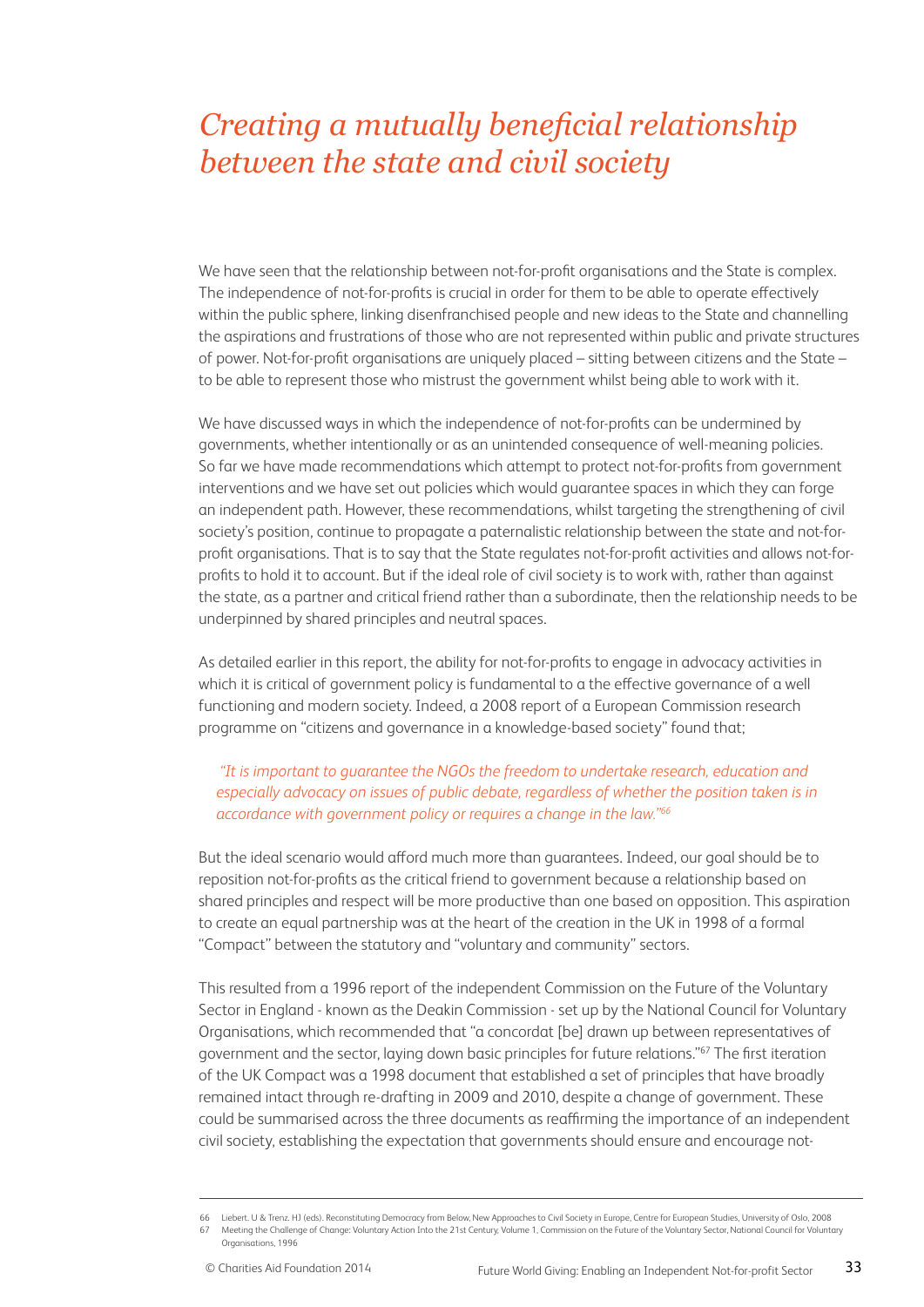#### *Recommendations*

Agree with not-for-profits a set of principles on advocacy, that are backed up with statutory force.

Create a cross sector review panel for arbitration before legal challenge.

Introduce the responsibility for government to call for, review and provide redress on evidence from not-for-profit organisations in the form of a formal consultation response when drafting policies.

Introduce not-for-profit sector awareness training for civil servants with responsibilities for commissioning services or implementing public policy.

for-profits contribute to the development of policy and the guarantee that organisations should be free to campaign without fear of government reprisal.

The example of the UK Compact has been globally influential, leading to similar agreements in numerous other countries including Croatia, Denmark, France, Estonia, Croatia, Canada and Australia. However, whist a set of principles to guide a more positive relationship between the sectors is a positive gesture, the lack of legal redress for not-for-profits who suffer when the agreement is breached by the State has limited the effectiveness of the document in the UK. Even in renewing the government's commitment to the principles of the Compact while announcing its re-launch in 2010, the new Prime Minister David Cameron conceded that its principles had been "honoured more in the breach than the observance".<sup>68</sup>

Though inter-sector relationships require some give and take, it seems clear that any such agreement must be backed up by some form of independent oversight facility that can determine whether a breach has occurred and whether any punitive action must be taken. In the foreword to a report commissioned by the Commission for the Compact, which the government was in the process of closing down at the time of writing, Sir Bert Massie CBE, its outgoing Chief Executive stated that "if the Government does not introduce a mechanism of that sort we can see the Compact becoming worthless and devoid of effectiveness."69

The development of agreements between not-for-profits and governments around the world is hugely positive for the independence of civil society. Donors want to believe that the organisations they support are free to pursue their mission but also that they are able to work constructively with partners in the statutory sector where necessary. Furthermore, where politicians and civil servants work with organisations and take the time to understand their needs and aspirations, they are often better able to represent their needs and also those of the communities they represent. As such, civil servants, particularly those who engage in the commissioning of services and implementation of public policy, should be required to familiarise themselves with cross-sector partnership principles as part of their induction into the workplace.

<sup>68</sup> David Cameron: Compact will be refreshed and renewed, speech at the launch of the "Big Society" in 2010, report by Third Sector at http://m.thirdsector.co.uk/article/1004450/david-cameron-compact-will-refreshed-renewed

<sup>69</sup> Zimmeck. M, Rochester. C, Rushbrooke. B, Use it or lose it: A summative evaluation of the Compact, Commission for the Compact. 2011